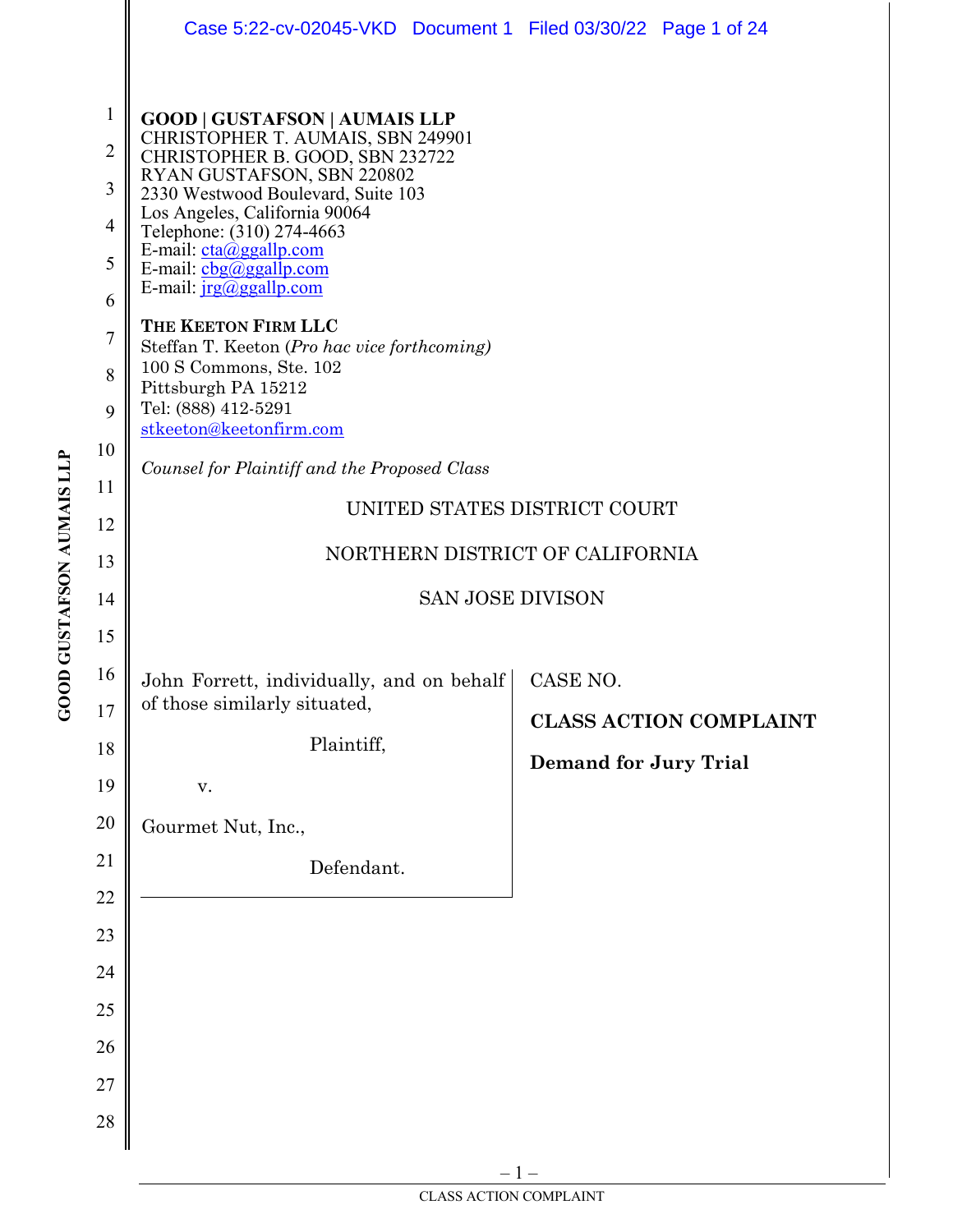### **CLASS ACTION COMPLAINT**

Plaintiff John Forrett ("Plaintiff") brings this action, individually and on behalf of all others similarly situated, against Defendant Gourmet Nut, Inc. ("Defendant"). Plaintiff makes the following allegations pursuant to the investigation of counsel and based upon information and belief, except as to the allegations specifically pertaining to himself, which are based on personal knowledge.

### **NATURE OF THE ACTION**

1. This case arises out of Defendant's deceptive, misleading, and unlawful practices with respect to its marketing and sale of its Protein Packed Trail Mix (the "Product" or "Products").

2. Defendant manufactures and sells its Products throughout the United States in a variety of physical and e-commerce stores.

3. Defendant's marketing stresses the importance of protein consumption, the health benefits of its Products, and the high-protein nature of its Products.

4. Notably, all Products are labeled as "PROTEIN PACKED" despite not being high in protein.

5. Moreover, in violation of federal regulations, Defendant attempts to perpetuate this deception by prominently making protein claims on the Principal Display Panel and the back of the packaging while also omitting the Percent Daily Value for protein in the Nutrition Facts panel on the Products' labels.

6. Plaintiff and other reasonable consumers purchased the Products believing that they were accurately represented. Specifically, Plaintiff and reasonable consumers believed that the Products contained accurate label information and representations. Plaintiff and other reasonable consumers would not have purchased the Products if they had known about the misrepresentations and omissions, or would have purchased them on different terms.

27 28 7. Plaintiff brings this action individually and on behalf of those similarly situated and seeks to represent a California Class and a Nationwide Class. Plaintiff

1

2

3

4

5

6

7

8

9

10

11

 $\overline{\phantom{a}}$ 

12

13

14

15

16

17

18

19

20

21

22

23

24

25

26

 $-2$  – CLASS ACTION COMPLAINT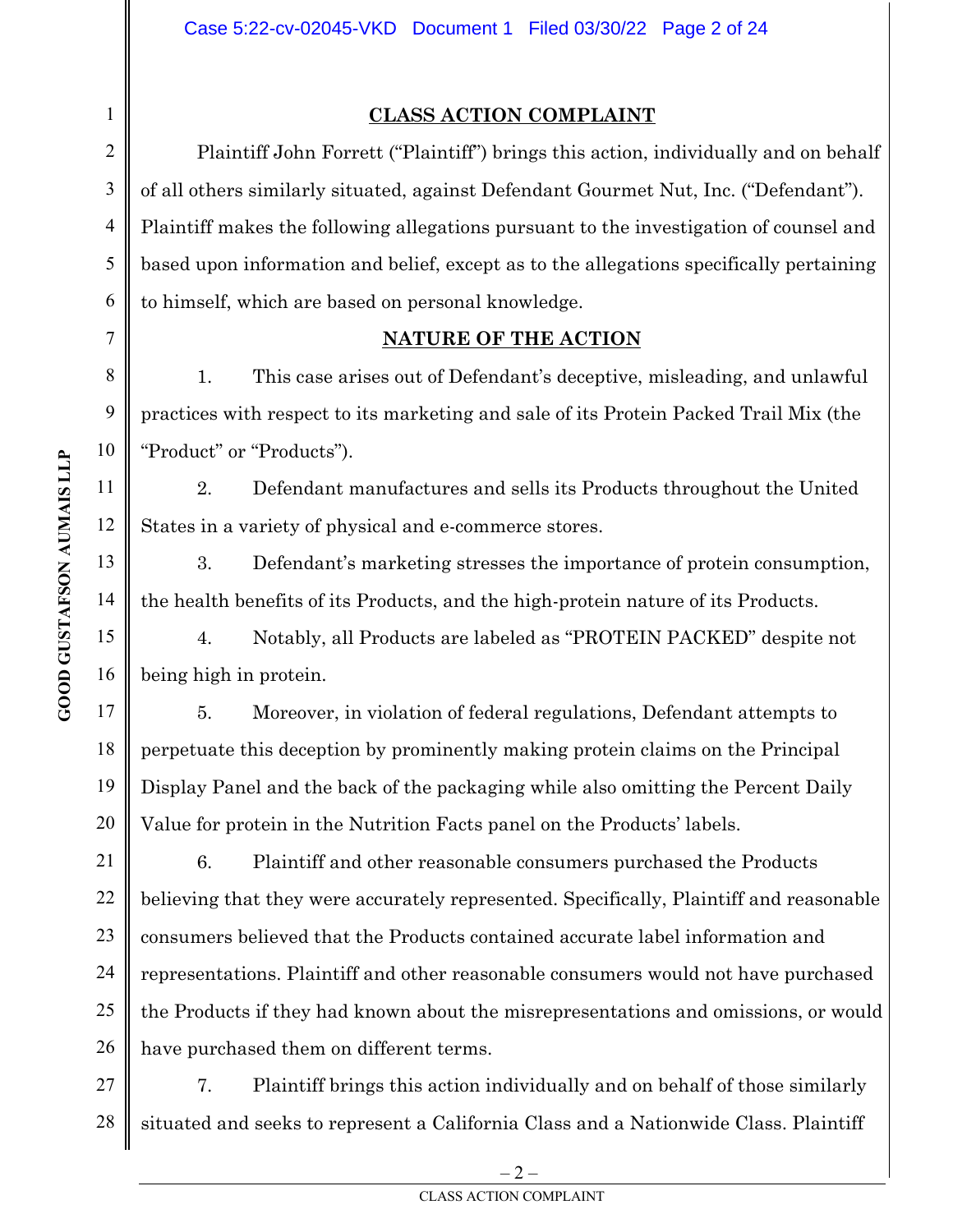seeks damages, interest thereon, reasonable attorneys' fees and costs, restitution, other equitable relief, and disgorgement of all benefits Defendant has enjoyed from its unlawful and deceptive business practices, as detailed herein. In addition, Plaintiff seeks injunctive relief to stop Defendant's unlawful conduct in the labeling and marketing of the Products.

### **PARTIES**

8. Plaintiff is a citizen of California, who purchased the Products during the class period, as described herein. The advertising and labeling on the package of the Products purchased by Plaintiff, including the high-protein representations, is typical of the advertising and labeling of the Products purchased by members of the Class. In June 2020, Plaintiff purchased the Product and paid approximately \$5 per bag from a Walmart store located in San Jose, CA. In making his purchase, Plaintiff relied upon Defendant's labeling and advertising claims, namely, the "PROTEIN PACKED" representations made throughout the Product's packaging.

9. Defendant is a New York corporation with its principal place of business in Perth Amboy, New Jersey. Defendant produces, markets and distributes its consumer food products in retail stores across the United States including stores physically located in the State of California and in this district.

10. Whenever reference is made in this Complaint to any representation, act, omission, or transaction of a defendant, that allegation shall mean that the defendant did the act, omission, or transaction through its officers, directors, employees, agents, and/or representatives while they were acting within the actual or ostensible scope of their authority.

### **JURISDICTION AND VENUE**

25 26 11. This Court has personal jurisdiction over Defendant. Defendant purposefully avails itself of the California consumer market and distributes the Products to many locations within this District and hundreds of retail locations

1

2

3

4

5

6

7

8

9

10

11

 $\overline{\phantom{a}}$ 

12

13

14

15

16

17

18

19

20

21

22

23

24

27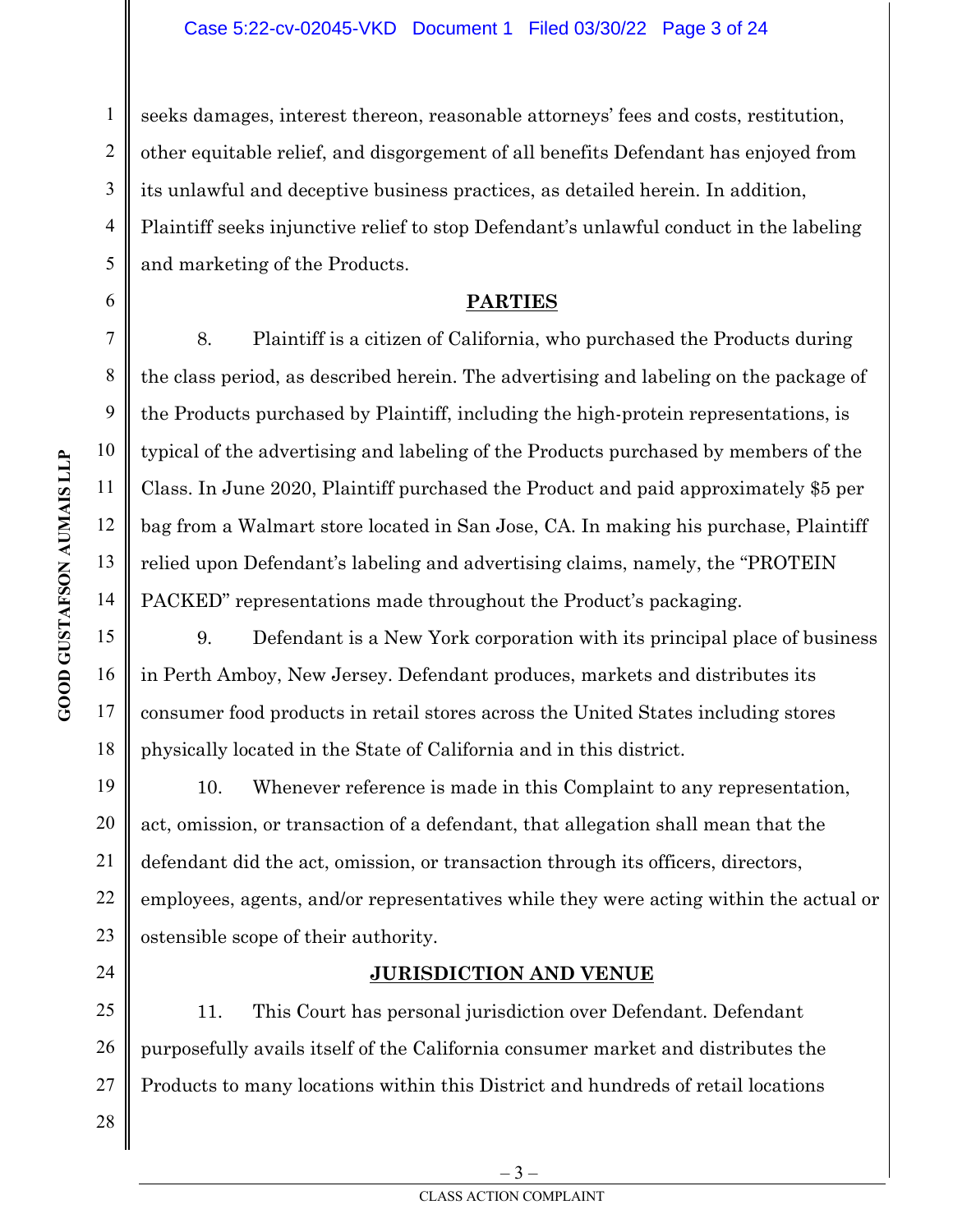1 2 throughout the State of California, where the Products are purchased by hundreds of consumers every day.

 $\overline{\phantom{a}}$ 12. This Court has original subject-matter jurisdiction over this proposed class action pursuant to 28 U.S.C. § 1332(d), which, under the provisions of the Class Action Fairness Act ("CAFA"), explicitly provides for the original jurisdiction of the federal courts in any class action in which at least 100 members are in the proposed plaintiff class, any member of the plaintiff class is a citizen of a State different from any defendant, and the matter in controversy exceeds the sum of \$5,000,000.00, exclusive of interest and costs. Plaintiff alleges that the total claims of individual members of the proposed Class (as defined herein) are well in excess of \$5,000,000.00 in the aggregate, exclusive of interest and costs.

13. Venue is proper in this District under 28 U.S.C. § 1391(a). Plaintiff's purchases of Defendant's Products, substantial acts in furtherance of the alleged improper conduct, including the dissemination of false and misleading information regarding the nature, quality, and/or ingredients of the Products, occurred within this District and the Defendant conducts business in this District.

### **DIVISIONAL ASSIGNMENT**

14. Pursuant to Civil Local Rule 3-2(c-d), a substantial part of the events giving rise to the claims arose in Santa Clara County, and this action should be assigned to the San Jose Division.

### **FACTUAL ALLEGATIONS**

# **A. Defendant Manufactures, Labels, and Advertises the Product**

15. Defendant manufactures, labels, and advertises the Product.

26 27 28 16. Defendant markets and labels the Product with the representations as described herein. Specifically, the Product contains: (1) protein content claims on the front and back of the Products' labels, (2) the claim that each product is "PROTEIN

3

4

5

6

7

8

9

10

11

12

13

14

15

16

17

18

19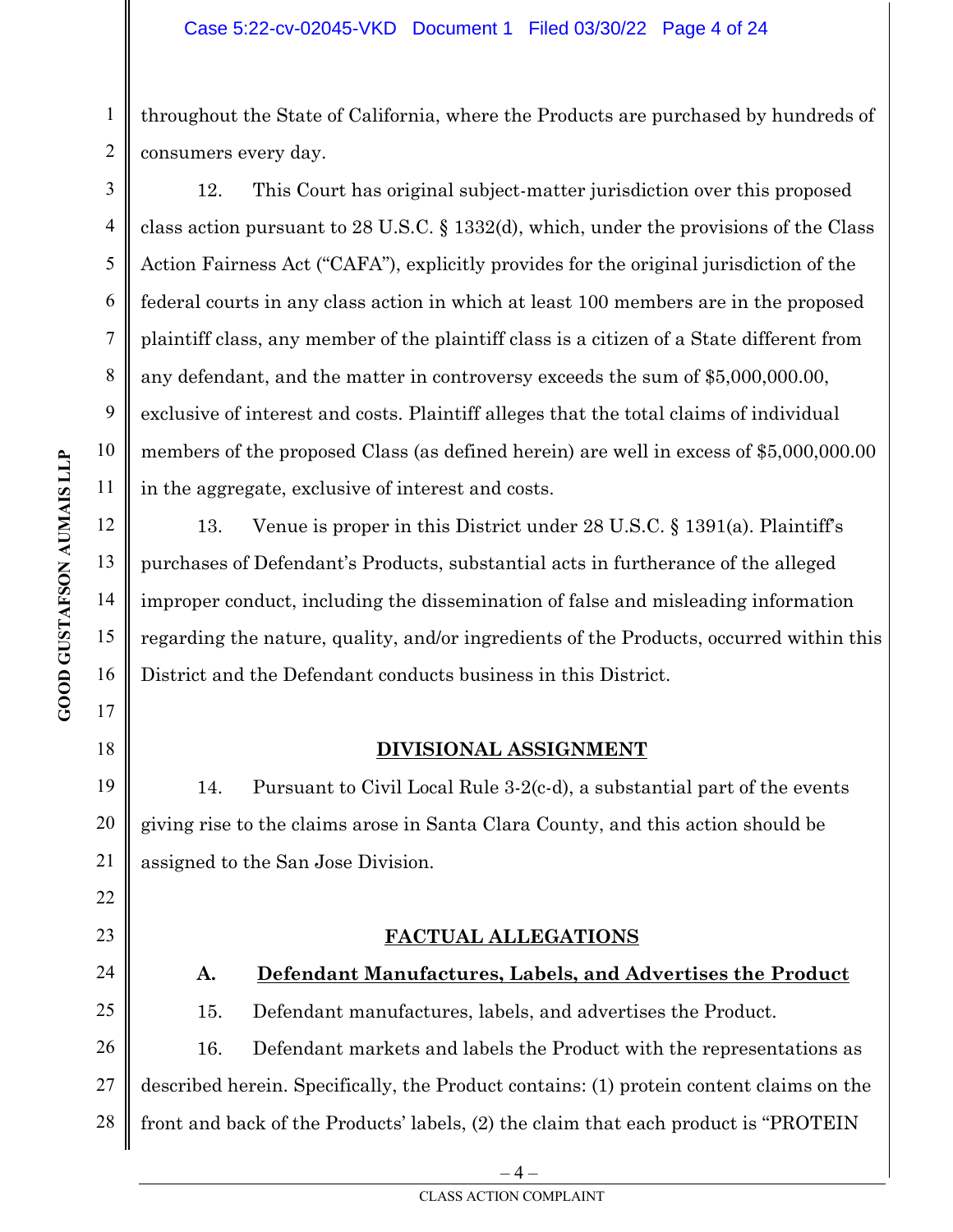PACKED," and (3) the omission of the Percent Daily Value for protein in the Nutrition Facts panel.

17. The following images display the front label, the back label, and an enlarged Nutrition Facts panel from the back label:



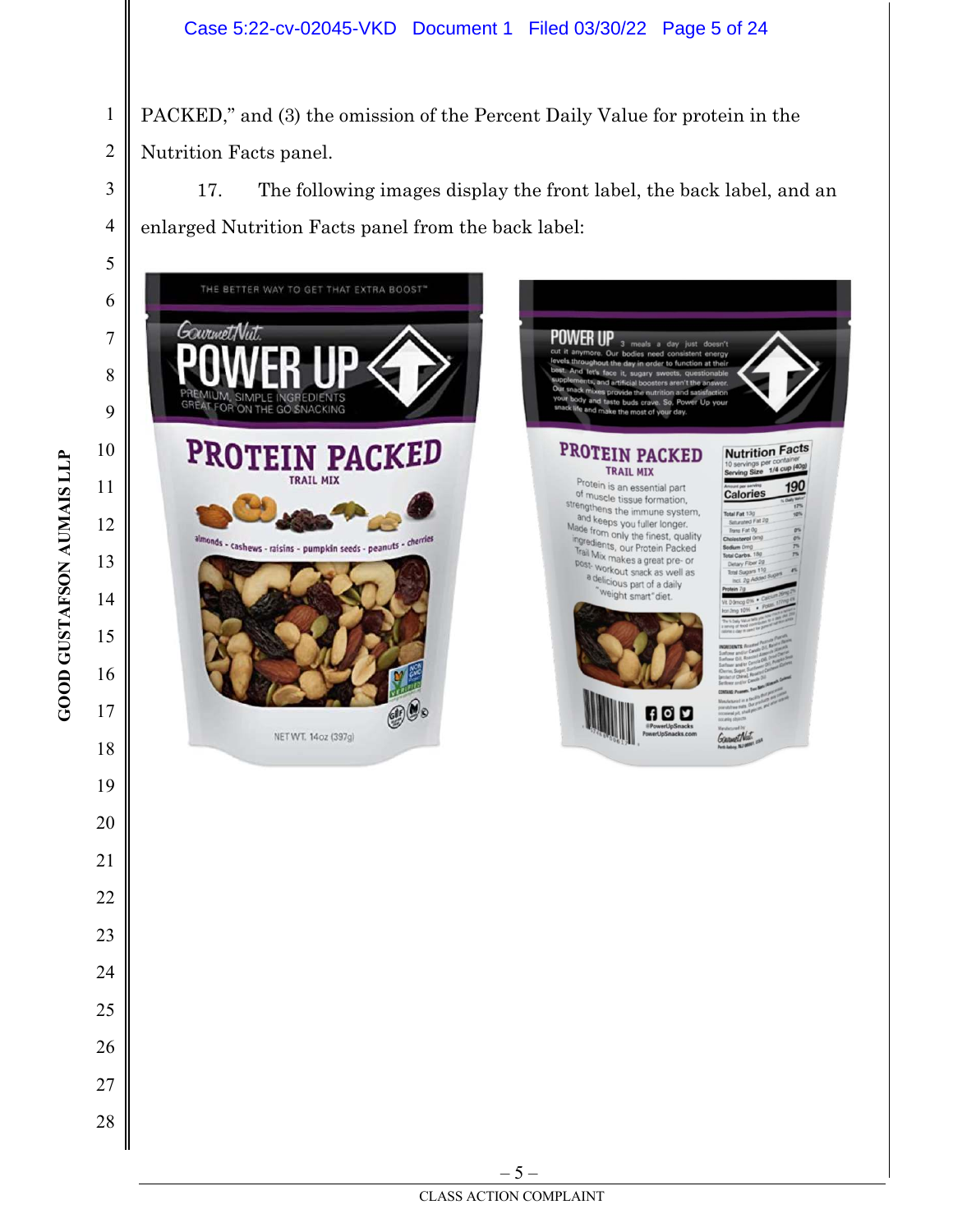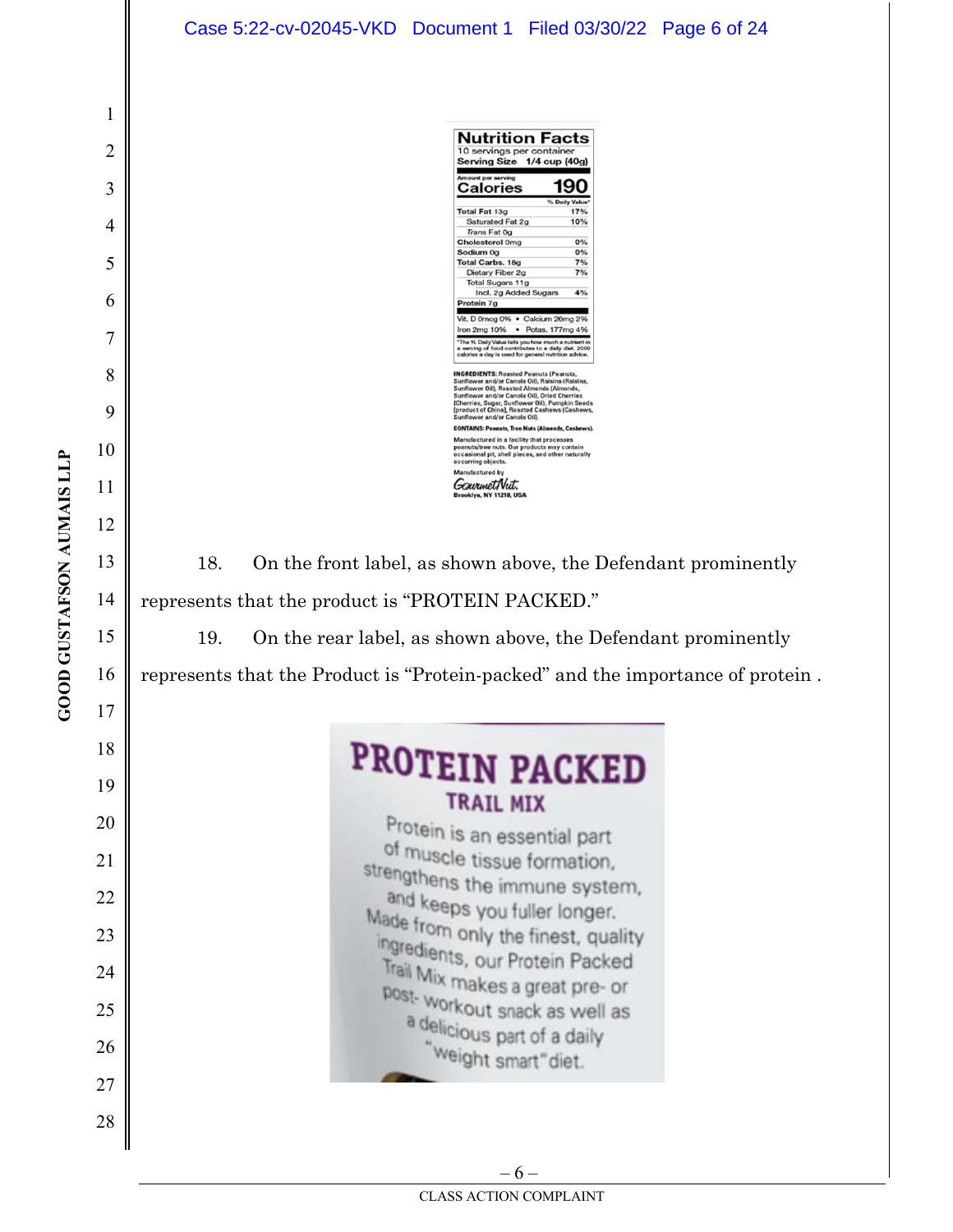20. In the Nutrition Facts panel, as shown above, the Defendant notably omits the Percent Daily Value for protein.

1

2

3

4

5

6

7

8

9

10

11

 $\overline{\phantom{a}}$ 

12

13

14

15

16

17

18

19

21

22

23

24

# **B. Defendant Violates Identical Federal and State Regulations**

### **a. Federal and State Regulations are Identical**

21. The FDA oversees the regulation and labeling of food pursuant to the Federal Food, Drug and Cosmetic Act ("FDCA").

22. California's Sherman Food, Drug and Cosmetic Law, Cal. Heath & Saf. Code § 110765 et seq. (the "Sherman Law"), incorporates all food labeling regulations promulgated by the FDA under the FDCA. *See e.g.*, Cal. Heath & Saf. Code § 110100(a) ("All food labeling regulations and any amendments to those regulations adopted pursuant to the federal act, in effect on January 1, 1993, or adopted on or after that date shall be the food labeling regulations of this state."), § 110380 and § 110505.

### **b. Regulations Governing the Labeling of Food Products**

23. 21 U.S.C. § 343 addresses misbranded food and states that a "food shall be deemed to be misbranded  $-$  (a) If (1) its labeling is false or misleading in any particular, or (2) in the case of a food to which section 350 of this title applies, its advertising is false or misleading in a material respect or its labeling is in violation of section 350(b)(2) of this title." *See* 21 U.S.C. § 343(a).

20

24. The Product contains 7 grams of protein per serving.

25. The Product makes nutrient content claims concerning protein content.

26. Reasonable consumers, including Plaintiff, believe that the term "PROTEIN PACKED" means that the products are "high" in protein or constitute an "excellent source" of protein.

25 26 27 28 27. This consumer belief is consistent with FDA regulations that provide a benchmark for the ability to claim that a food product is "high," "rich in," or "excellent source of" a particular nutrient – 10 grams or more per serving for protein. *See* 21 C.F.R. § 101.54; 21 C.F.R. § 101.9(c)(7)(iii).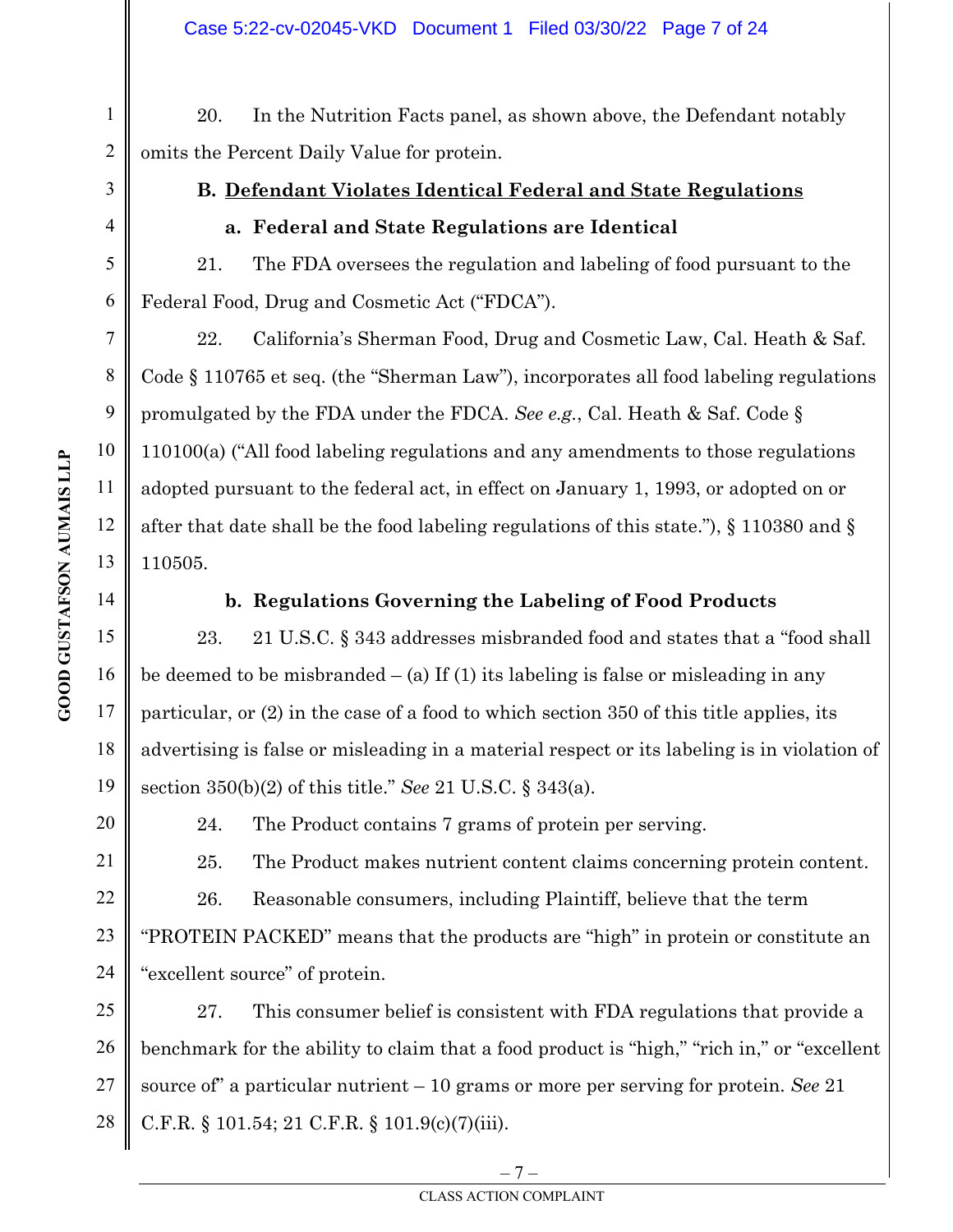#### Case 5:22-cv-02045-VKD Document 1 Filed 03/30/22 Page 8 of 24

28. To make a claim that a food is "high" in protein, the foods must meet a certain level of Reference Daily Intake (RDI) or Daily Reference Value (DRV). For example, 21 C.F.R. § 101.54 requires that the "food contains 20 percent or more of the RDI or the DRV per reference amount customarily consumed." For protein, the FDA has established that the RDI or DRV for adults and children over 4 years old is 50 grams. 21 C.F.R. § 101.9(c)(7)(iii).

29. Generally, a manufacturer is not required to include the DRV for protein. However, when a product's label makes a nutrient content claim related to protein content, the manufacturer is required to include the DRV.<sup>1</sup>

30. The Products fail to include the Percent Daily Value for protein.

31. At most, the Products contain only 70% of the protein content required to substantiate high protein claims.

32. By artfully omitting the DRV for protein, the Defendant is able to mislead and deceive consumers that the Products are excellent sources of protein.

33. Despite containing only deficient amounts of protein, consumers are misled by Defendant's marketing, labeling, and advertising to believe that the Products are high in protein.

# **c. The Products Are Misbranded Under the Regulations Governing the Labeling of Food Products**

34. The marketing of the Product as "PROTEIN PACKED" in a prominent location on the label of the Product, throughout the Class Period, evidences Defendant's awareness that high protein claims are material to consumers.

35. As described herein, the Products contain deficient amounts of protein to justify these claims.

25 26

1

2

3

4

5

6

7

8

9

10

11

 $\overline{\phantom{a}}$ 

12

13

14

15

16

17

18

19

20

21

22

23

<sup>27</sup>  28  $-8 -$ <sup>1</sup> 21 C.F.R. § 101.9(c)(7) and *see Guidance for Industry: A Food Labeling Guide*, U.S. FOOD & DRUG ADMINISTRATION, https://www.fda.gov/files/food/published/Food-Labeling-Guide-%28PDF%29.pdf at N22 ("The percent of the DRV is required if a protein claim is made for the product or if the product is represented or purported to be for use by infants or children under 4 years of age.") (last visited March 20, 2022).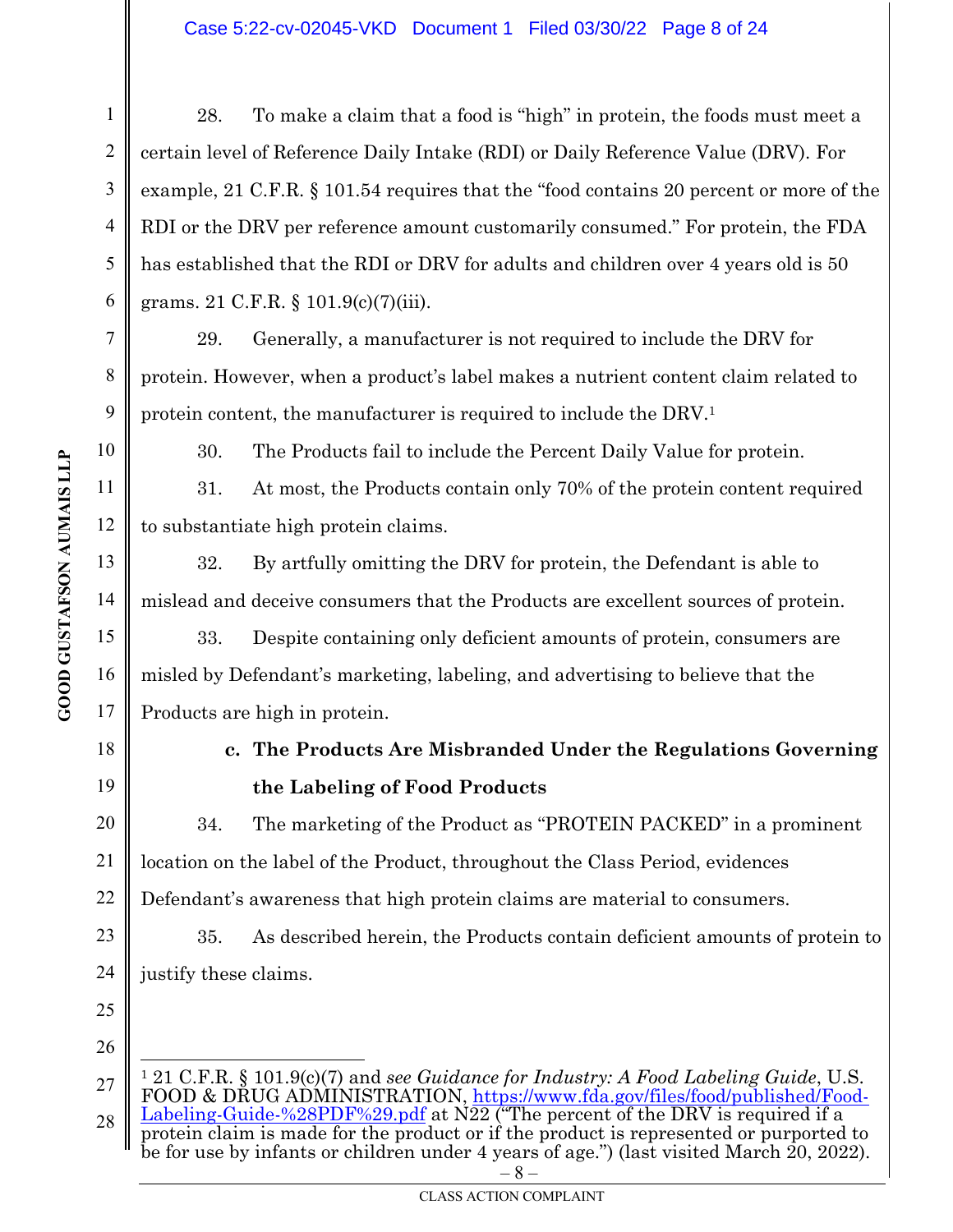36. Thus, the Products' labels are false and misleading, and therefore the Products are misbranded.

37. To be clear, Plaintiff does not allege any claims pursuant to the FDCA and Sherman Law and relies on these regulations only to the extent they provide a predicate basis for liability under state and common law, as set forth herein.

# **C. Plaintiff and Consumers Purchased the Products to Their Detriment**

38. Plaintiff and the Class Members reasonably relied to their detriment on Defendant's misleading representations and omissions.

39. Defendant's false, misleading, and deceptive misrepresentations and omissions are likely to continue to deceive and mislead reasonable consumers and the general public, as they have already deceived and misled the Plaintiff and the Class Members.

40. In making the false, misleading, and deceptive representations and omissions described herein, Defendant knew and intended that consumers would pay a premium for Products labeled high protein over comparable products not so labeled.

41. As an immediate, direct, and proximate result of Defendant's false, misleading, and deceptive representations and omissions, Defendant injured the Plaintiff and the Class Members in that they:

- a. Paid a sum of money for Products that were not what Defendant represented;
- b. Paid a premium price for Products that were not what Defendant represented;
- c. Were deprived of the benefit of the bargain because the Products they purchased were different from what Defendant warranted; and
- d. Were deprived of the benefit of the bargain because the Products they purchased had less value than what Defendant represented.

1

2

3

4

5

6

7

8

9

10

11

 $\overline{\phantom{a}}$ 

12

13

14

15

16

17

18

19

20

21

22

23

24

25

26

27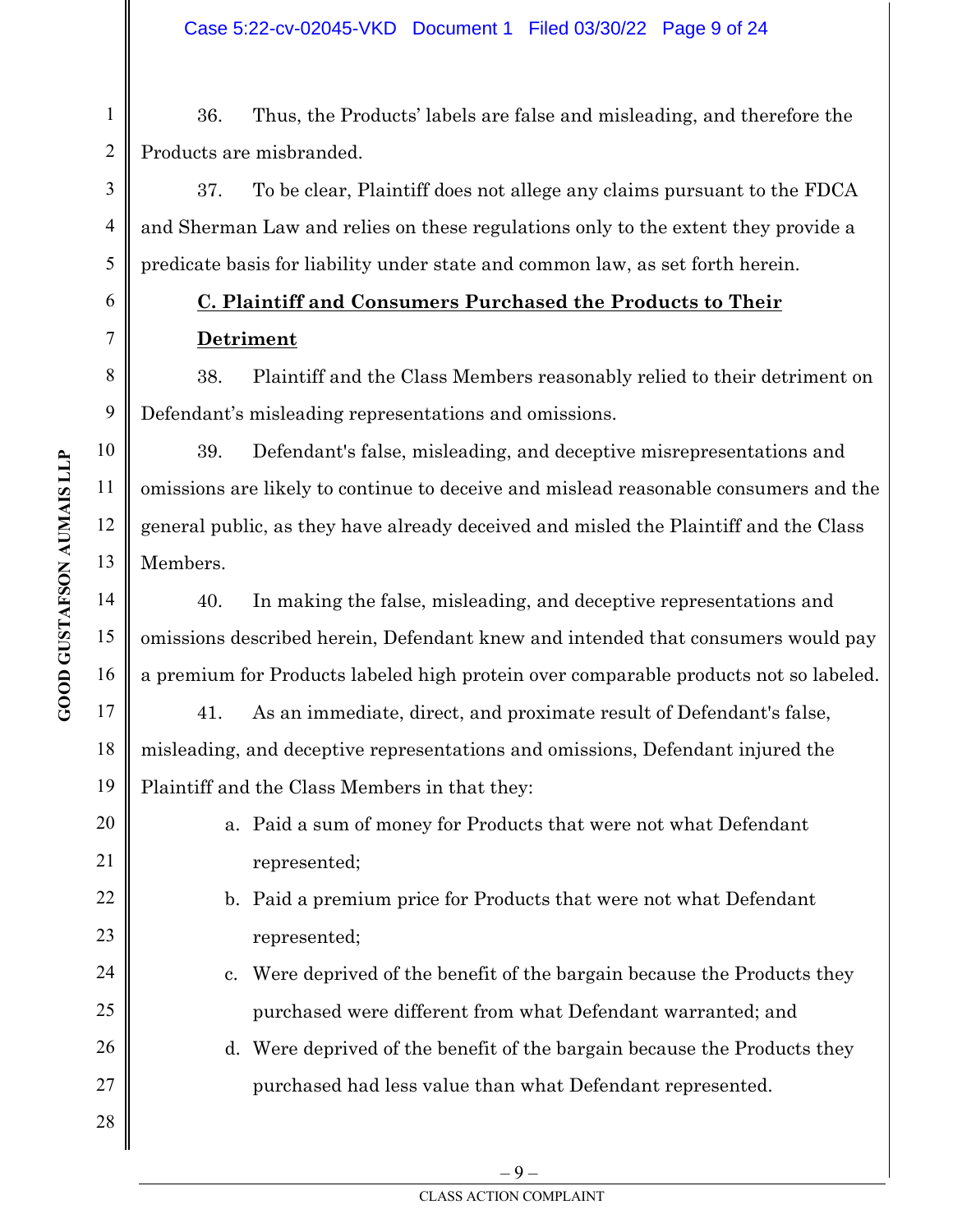42. Had Defendant not made the false, misleading, and deceptive representations and omissions, Plaintiff and the Class Members would not have been willing to pay the same amount for the Products they purchased, and, consequently, Plaintiff and the Class Members would not have been willing to purchase the Products.

43. Plaintiff and the Class Members paid for Products that were high in protein but received Products that were not high in protein. The products Plaintiff and the Class Members received were worth less than the Products for which they paid.

44. Based on Defendant's misleading and deceptive representations, Defendant was able to, and did, charge a premium price for the Products over the cost of competitive products that are not represented as high in protein.

45. Plaintiff and the Class Members all paid money for the Products. However, Plaintiff and the Class Members did not obtain the full value of the advertised Products due to Defendant's misrepresentations and omissions. Plaintiff and the Class Members purchased, purchased more of, and/or paid more for, the Products than they would have had they known the truth about the Products. Consequently, Plaintiff and the Class Members have suffered injury in fact and lost money as a result of Defendant's wrongful conduct.

# 20

21

22

23

24

25

26

### **FACTS COMMON TO ALL CAUSES OF ACTION**

46. Consumers are focused on increasing the amount of protein in their diets. This increased demand indicates that consumers are willing to pay a premium for products labeled and marketed as high protein.<sup>2</sup>

1

2

3

4

5

6

7

8

9

10

11

 $\overline{\phantom{a}}$ 

12

13

14

15

16

17

18

<sup>27</sup>  28 <sup>2</sup> *See* Brooks, Robert & Simpson, S.J. & Raubenheimer, David. (2010*). The price of protein: Combining evolutionary and economic analysis to understand excessive energy consumption.* Obesity Reviews : an official journal of the International Association for the Study of Obesity. 11. 887-94. 10.1111/j.1467-789X.2010.00733.x.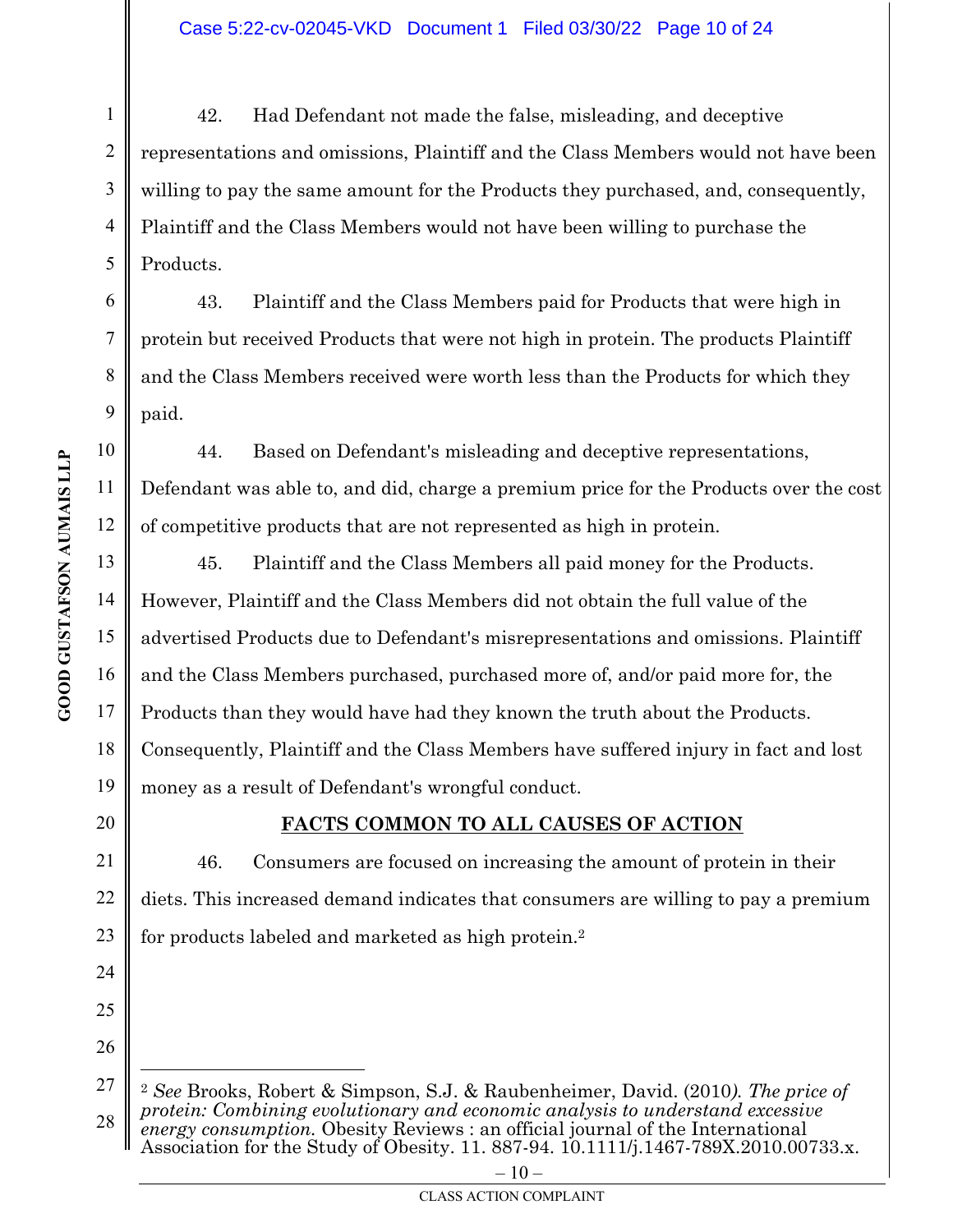47. Defendant's Products are manufactured, distributed, and marketed by Defendant and sold in drug, grocery, and other online and brick-and-mortar retail stores nationwide.

48. Based on the language that appears on each product, Plaintiff reasonably believed that Products were high in protein.

49. The phrase "PROTEIN PACKED" is a representation to a reasonable consumer that Defendant's Products are high in protein. The phrase is misleading to a reasonable consumer because Defendant's Products are not high in protein.

 $\overline{\phantom{a}}$ 50. Defendant knows (and knew) that consumers will pay more for a product marketed as high protein, and intended to deceive Plaintiff and putative Class Members by labeling and marketing its Products as purportedly high-protein products.

### **CLASS DEFINITIONS AND ALLEGATIONS**

51. Plaintiff brings this action as a class action pursuant to Federal Rule of Civil Procedure 23 on behalf of himself, on behalf of all others similarly situated, and as a member of the classes defined as follows (collectively, the "Class" or "Classes"):

> 1. All citizens of California who, within the relevant statute of limitation periods, purchased Defendants' Products ("California Class");

# 2. All citizens of the United States who, within the relevant statute of limitations periods, purchased Defendants' Products ("Nationwide Class").

52. Excluded from the Class are Defendant, its parents, subsidiaries, affiliates, officers, and directors, those who purchased the Products for resale, all persons who make a timely election to be excluded from the Class, the judge to whom the case is assigned and any immediate family members thereof, and those who assert claims for personal injury.

1

2

3

4

5

6

7

8

9

10

11

12

13

14

15

16

17

18

19

20

21

22

23

24

25

26

27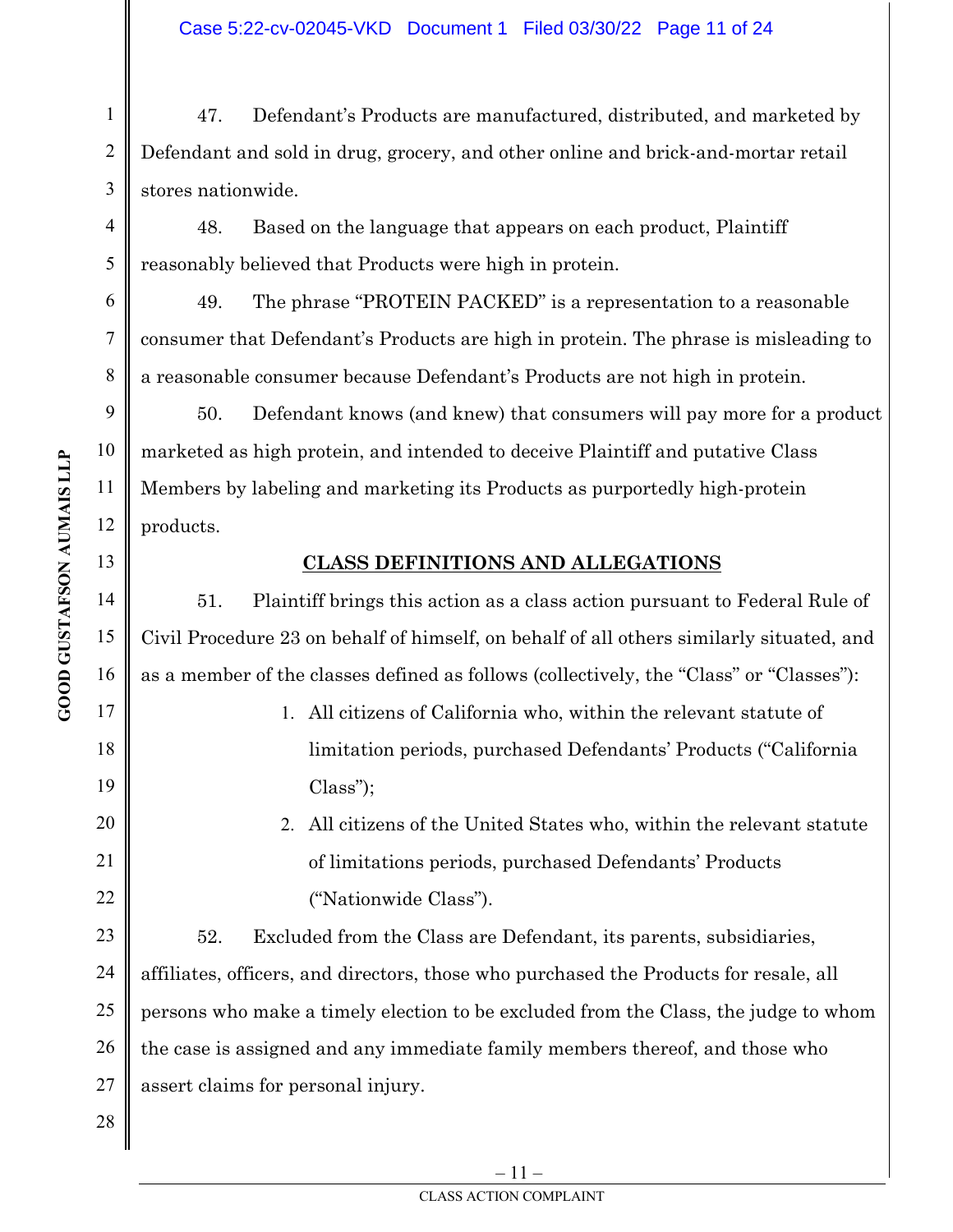53. The members of the Class are so numerous that joinder of all Class Members is impracticable. Defendant has sold, at a minimum, tens of thousands of units of the Products to Class Members.

54. There is a well-defined community of interest in the questions of law and fact involved in this case. Questions of law and fact common to the members of the putative classes that predominate over questions that may affect individual Class Members include, but are not limited to the following:

> a. whether Defendant misrepresented material facts concerning the Products on the label of every product;

b. whether Defendant's conduct was unfair, misleading, and/or deceptive;

- c. whether Defendant has been unjustly enriched as a result of the unlawful, fraudulent, and unfair conduct alleged in this Complaint such that it would be inequitable for Defendant to retain the benefits conferred upon them by Plaintiff and the classes;
- d. whether Plaintiff and the Class are entitled to equitable and/or injunctive relief;
- e. whether Defendant breached express warranties to Plaintiff and the classes;
- f. whether Plaintiff and the classes have sustained damages with respect to the common-law claims asserted, and if so, the proper measure of their damages.

24 25 55. Plaintiff's claims are typical of those of other Class Members because Plaintiff, like all members of the classes, purchased Defendant's Products bearing the high protein representations and Plaintiff sustained damages from Defendant's wrongful conduct.

26 27 28 56. Plaintiff will fairly and adequately protect the interests of the classes and has retained counsel that is experienced in litigating complex class actions. Plaintiff has no interests which conflict with those of the classes.

1

2

3

4

5

6

7

8

9

10

11

 $\overline{\phantom{a}}$ 

12

13

14

15

16

17

18

19

20

21

22

23

– 12 –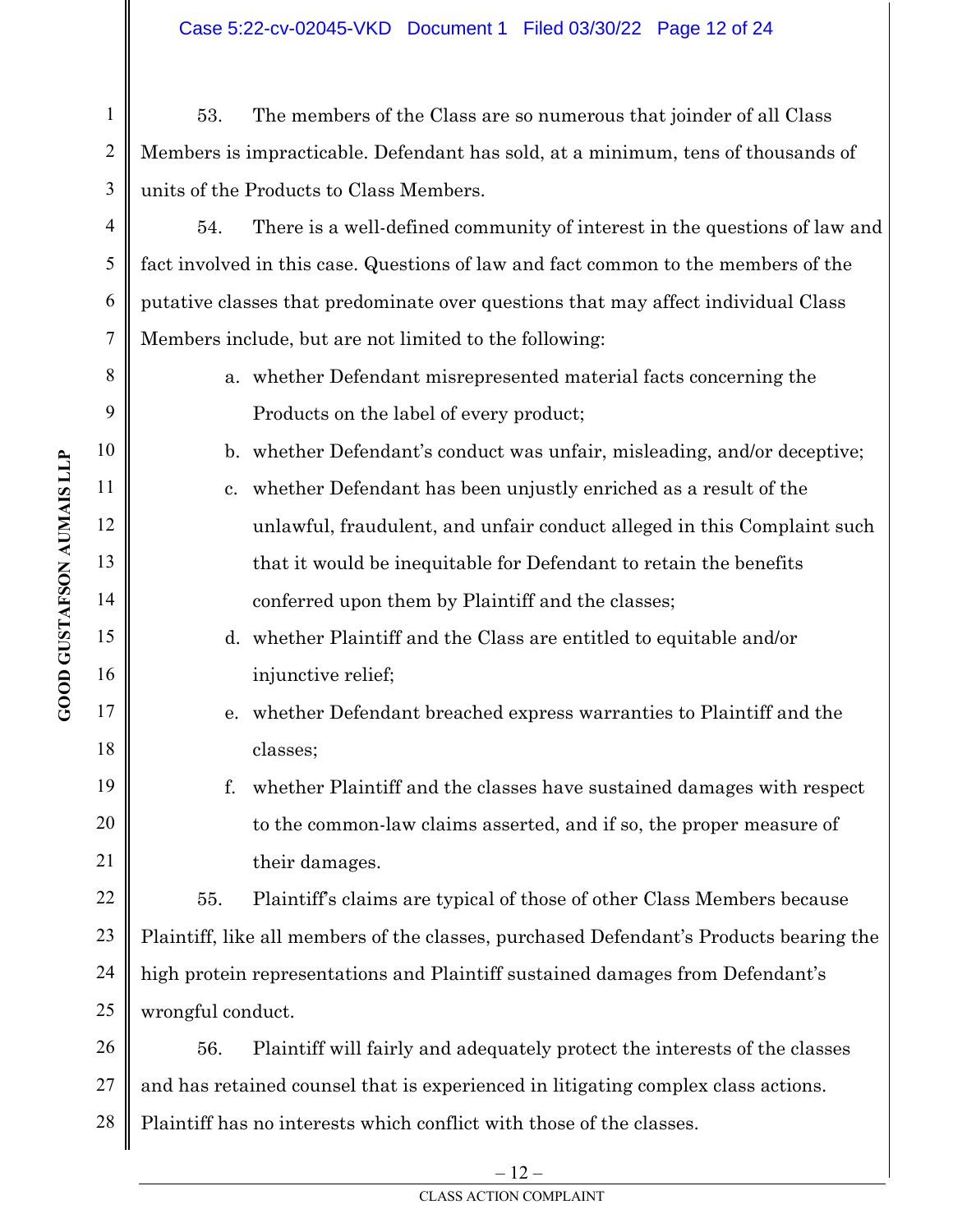57. A class action is superior to any other available means for the fair and efficient adjudication of this controversy, and no unusual difficulties are likely to be encountered in the management of this class action. The damages or other financial detriment suffered by Plaintiff and the other Class Members are relatively small compared to the burden and expense that would be required to individually litigate their claims against Defendant, making it impracticable for Class Members to individually seek redress for Defendant's wrongful conduct. Even if Class Members could afford individual litigation, the court system could not. Individualized litigation creates a potential for inconsistent or contradictory judgments, and increases the delay and expense to all parties and the court system. By contrast, the class action device presents far fewer management difficulties, and provides the benefits of single adjudication, economies of scale, and comprehensive supervision by a single court.

58. The prerequisites to maintaining a class action for equitable relief are met as Defendant has acted or refused to act on grounds generally applicable to the classes, thereby making appropriate equitable relief with respect to the classes as a whole.

59. The prosecution of separate actions by members of the classes would create a risk of establishing inconsistent rulings and/or incompatible standards of conduct for Defendant. For example, one court might enjoin Defendant from performing the challenged acts, whereas another might not. Additionally, individual actions could be dispositive of the interests of the classes even where certain Class Members are not parties to such actions.

### **FIRST CLAIM FOR RELIEF**

# **Violations of the Unfair Competition Law ("UCL"), Cal. Bus. & Prof. Code §§ 17200** *et seq***.**  60. Plaintiff repeats and realleges each and every factual allegation

27 contained in the foregoing paragraphs as if fully set forth herein.

1

2

3

4

5

6

7

8

9

10

11

 $\overline{\phantom{a}}$ 

12

13

14

15

16

17

18

19

20

21

22

23

24

25

26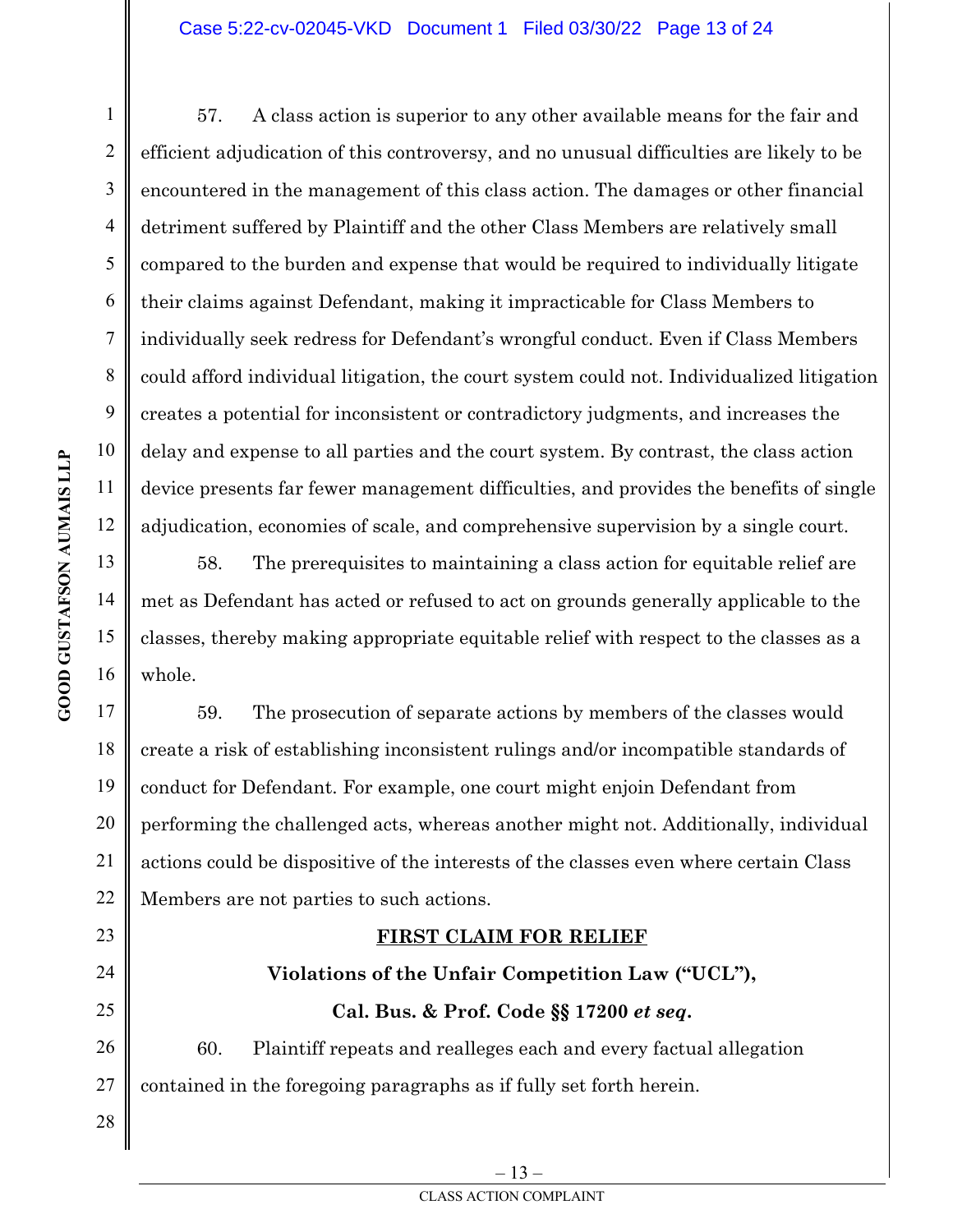61. Plaintiff brings this claim individually and on behalf of the members of the proposed California Class against the Defendant.

62. Defendant's conduct constitutes an unfair business act and practice pursuant to California Business & Professions Code §§ 17200, *et seq*. (the "UCL"). The UCL provides, in pertinent part: "Unfair competition shall mean and include unlawful, unfair or fraudulent business practices and unfair, deceptive, untrue or misleading advertising . . . ."

63. Defendant's knowing conduct, as alleged herein, constitutes an "unfair" and/or "fraudulent" business practice, as set forth in California Business & Professions Code §§ 17200-17208.

64. Defendant's conduct was and continues to be unfair and fraudulent because, directly or through its agents and employees, Defendant made materially false representations and omissions.

65. As described herein, Defendant made representations that the Products are high in protein when the Products are not high in protein.

66. Defendant is aware that the representations and omissions they have made about the Products were and continue to be false and misleading.

67. Defendant had an improper motive—to derive financial gain at the expense of accuracy or truthfulness—in its practices related to the labeling and advertising of the Products.

68. There were reasonable alternatives available to Defendant to further its legitimate business interests, other than the conduct described herein.

69. Defendant's misrepresentations of material facts, as set forth herein, also constitute an "unlawful" practice because they violate California Civil Code §§ 1572, 1573, 1709, 1710, 1711, and 1770 and the laws and regulations cited herein, as well as the common law.

27 28 70. Defendant's conduct in making the representations and omissions described herein constitutes a knowing failure to adopt policies in accordance with

1

2

3

4

5

6

7

8

9

10

11

 $\overline{\phantom{a}}$ 

12

13

14

15

16

17

18

19

20

21

22

23

24

25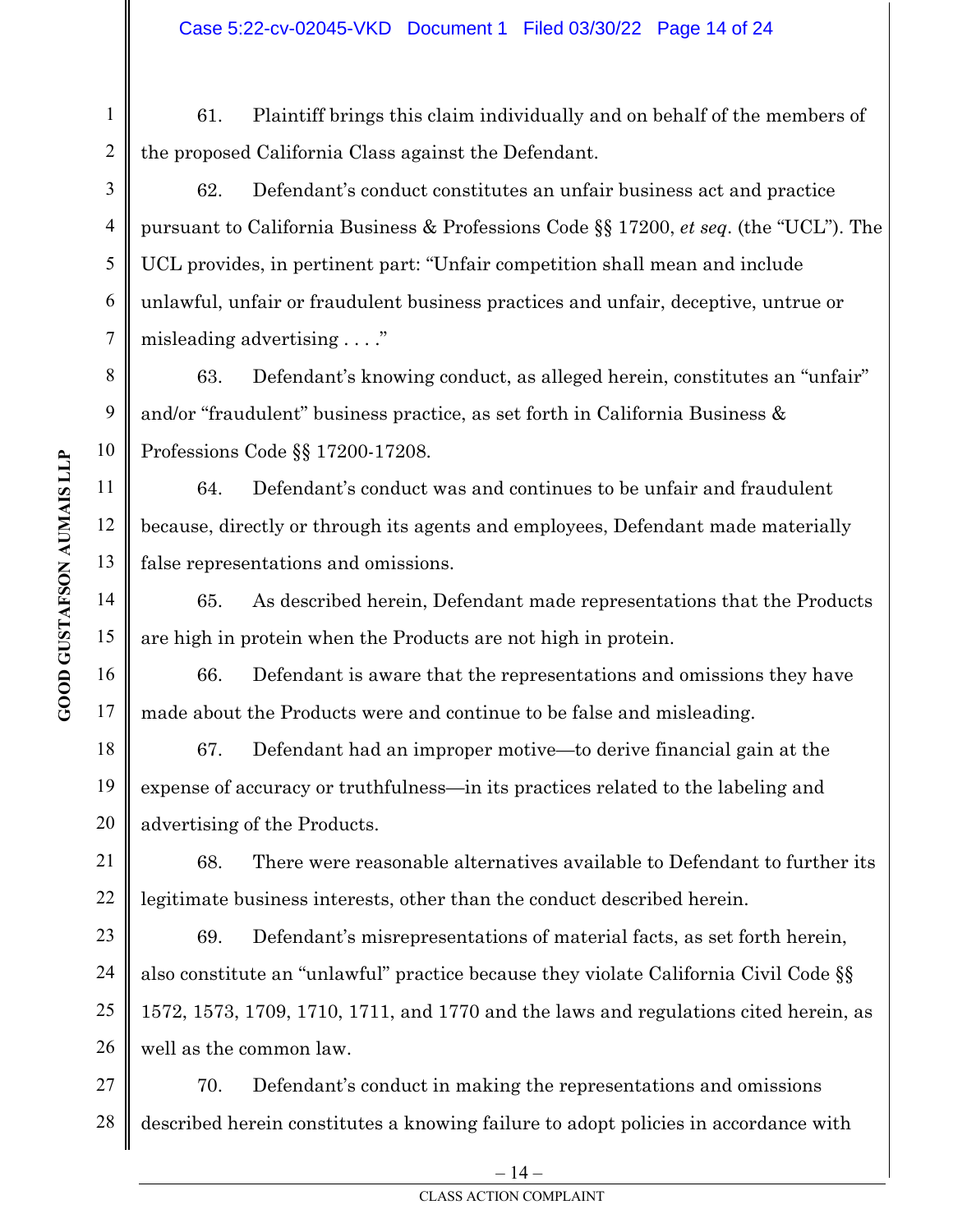and adherence to applicable laws, as set forth herein, all of which are binding upon and burdensome to their competitors. This conduct creates an unfair competitive advantage for Defendant, thereby constituting an unfair business practice under California Business & Professions Code §§ 17200-17208.

71. In addition, Defendant's conduct was, and continues to be, unfair in that its injury to countless purchasers of the Products is substantial, and is not outweighed by any countervailing benefits to consumers or to competitors.

72. Moreover, Plaintiff and members of the California Class could not have reasonably avoided such injury. Defendant's material misrepresentations and omissions regarding the Products were likely to deceive, and Defendant knew or should have known that its misrepresentations and omissions were untrue and misleading. Plaintiff purchased the Products in reliance on the representations made by Defendant, including that the Products' labeling was accurate as alleged herein, and without knowledge of Defendant's misrepresentations and omissions.

73. Plaintiff and members of the California Class have been directly and proximately injured by Defendant's conduct in ways including, but not limited to, the monies paid to Defendant for the Products, interest lost on those monies, and consumers' unwitting support of a business enterprise that promotes deception and undue greed to the detriment of consumers, such as Plaintiff and members of the California Class.

74. As a result of the business acts and practices described above, Plaintiff and members of the California Class, pursuant to § 17203, are entitled to an Order enjoining such future wrongful conduct on the part of Defendant and such other Orders and judgments that may be necessary to disgorge Defendant's ill-gotten gains and to restore to any person in interest any money paid for the Products as a result of the wrongful conduct of Defendant.

27 28 75. Pursuant to Civil Code § 3287(a), Plaintiff and the members of the California Class are further entitled to pre-judgment interest as a direct and

1

2

3

4

5

6

7

8

9

10

11

 $\overline{\phantom{a}}$ 

12

13

14

15

16

17

18

19

20

21

22

23

24

25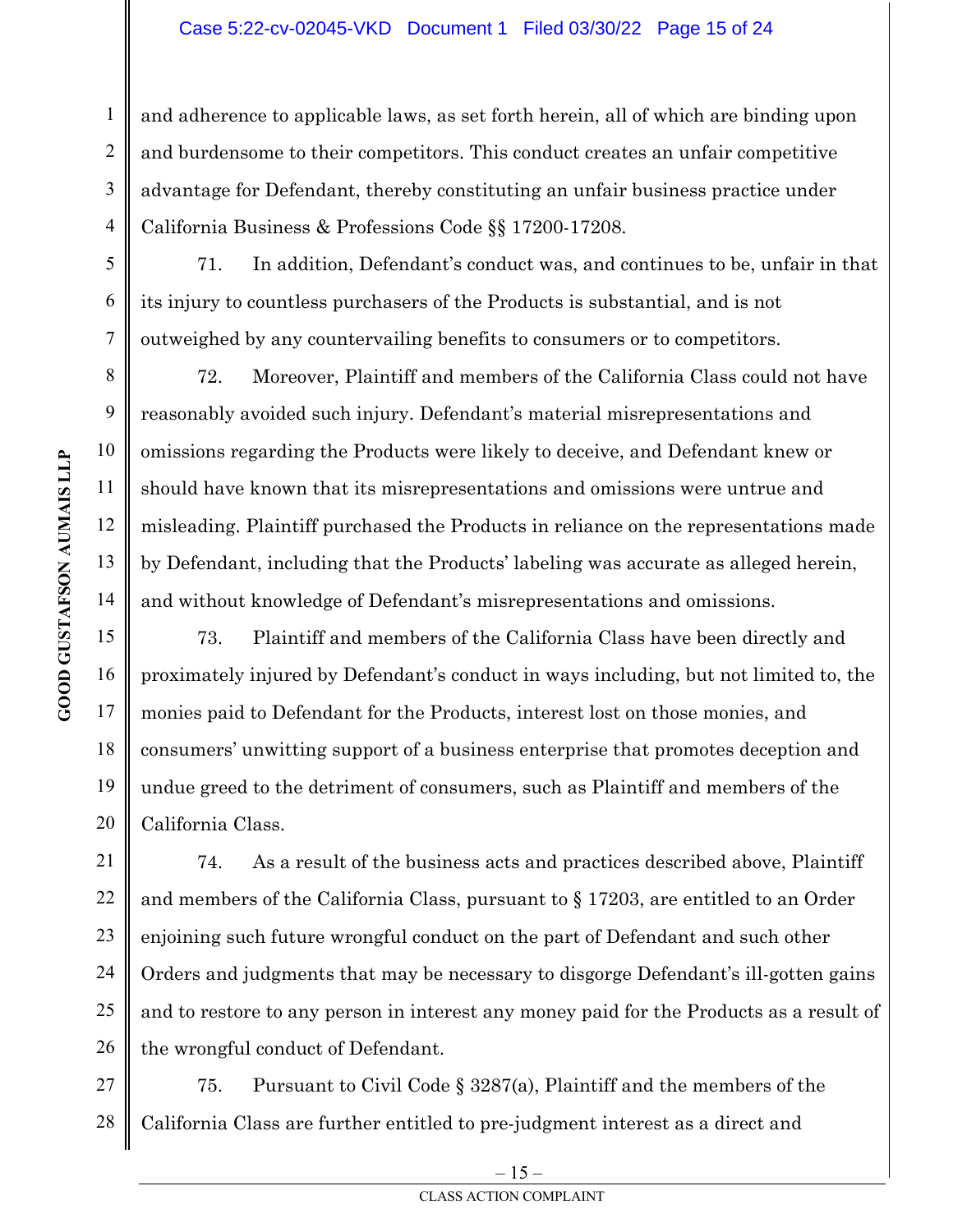4 proximate result of Defendant's unfair and fraudulent business conduct. The amount on which interest is to be calculated is a sum certain and capable of calculation, and Plaintiff and the class members are entitled to interest in an amount according to proof.

### **SECOND CLAIM FOR RELIEF**

# **Violations of the False Advertising Law ("FAL"), Cal. Bus. & Prof. Code §§ 17500** *et seq***.**

76. Plaintiff repeats and realleges each and every factual allegation contained in the foregoing paragraphs as if fully set forth herein.

77. Plaintiff brings this claim individually and on behalf of the members of the proposed California Class against the Defendant.

78. California's False Advertising Law, Cal. Bus. & Prof. Code §§ 17500, *et seq*., makes it "unlawful for any person to make or disseminate or cause to be made or disseminated before the public in this state, ... in any advertising device ... or in any other manner or means whatever, including over the Internet, any statement, concerning ... personal property or services, professional or otherwise, or performance or disposition thereof, which is untrue or misleading and which is known, or which by the exercise of reasonable care should be known, to be untrue or misleading."

79. Defendant committed acts of false advertising, as defined by §§ 17500, *et seq*., by misrepresenting that the Products were high in protein.

80. Defendant knew or should have known through the exercise of reasonable care that its "PROTEIN PACKED" representation and other misrepresentations for the Products were false, misleading and/or deceptive.

24 25 26 81. Defendant's actions in violation of § 17500 were false and misleading such that the general public is and was likely to be deceived. Consumers, including Plaintiff and members of the California Class, necessarily and reasonably relied on Defendant's statements regarding the contents of its products. Consumers, including

1

2

3

5

6

7

8

9

10

11

 $\overline{\phantom{a}}$ 

12

13

14

15

16

17

18

19

20

21

22

23

27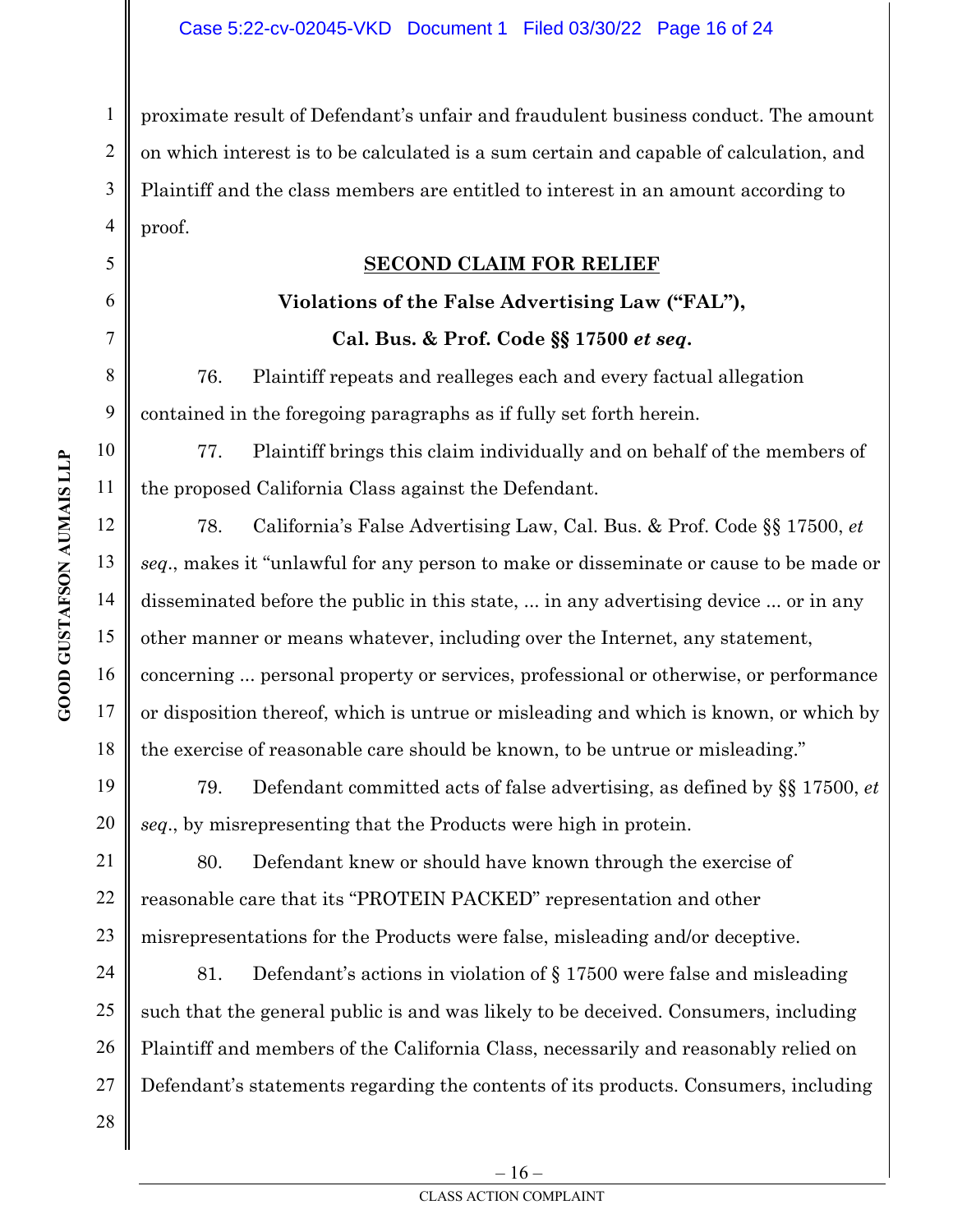Plaintiff and members of the California Class, were among the intended targets of such representations.

 $\overline{\phantom{a}}$ 82. As a result of Defendant's conduct, Plaintiff and members of the California Class were harmed and suffered actual damages as a result of Defendant's FAL violations because: (a) they would not have purchased the Products on the same terms if they knew that the Products were not high in protein; (b) they paid a price premium for the Products based on Defendant's misrepresentations and omissions; and (c) the Products do not have the characteristics, ingredients, uses, benefits, or quantities as promised, namely the represented protein content. Additionally, misbranded food products cannot legally be manufactured, held, advertised, distributed or sold. Thus, misbranded food has no economic value and is worthless as a matter of law, and purchasers of misbranded food are entitled to a refund of the purchase price of the misbranded food. Plaintiff and members of the California Class have thus been damaged either in the full amount of the purchase price of the Products or in the difference in value between the Products as warranted and the Products as actually sold. Defendant has further been unjustly enriched at the expense of Plaintiff and the members of the California Class.

### **THIRD CLAIM FOR RELIEF**

# **Violations of the Consumer Legal Remedies Act ("CLRA"), Cal. Civ. Code §§ 1750** *et seq***.**

83. Plaintiff repeats and realleges each and every factual allegation contained in the foregoing paragraphs as if fully set forth herein.

84. Plaintiff brings this claim individually and on behalf of the members of the proposed California Class against the Defendant.

26 85. At all times relevant hereto, Plaintiff and members of the California Class were "consumer[s]," as defined in Civil Code section 1761(d).

27 28 86. At all times relevant hereto, Defendant constituted a "person," as defined in Civil Code section 1761(c).

1

2

3

4

5

6

7

8

9

10

11

12

13

14

15

16

17

18

19

20

21

22

23

24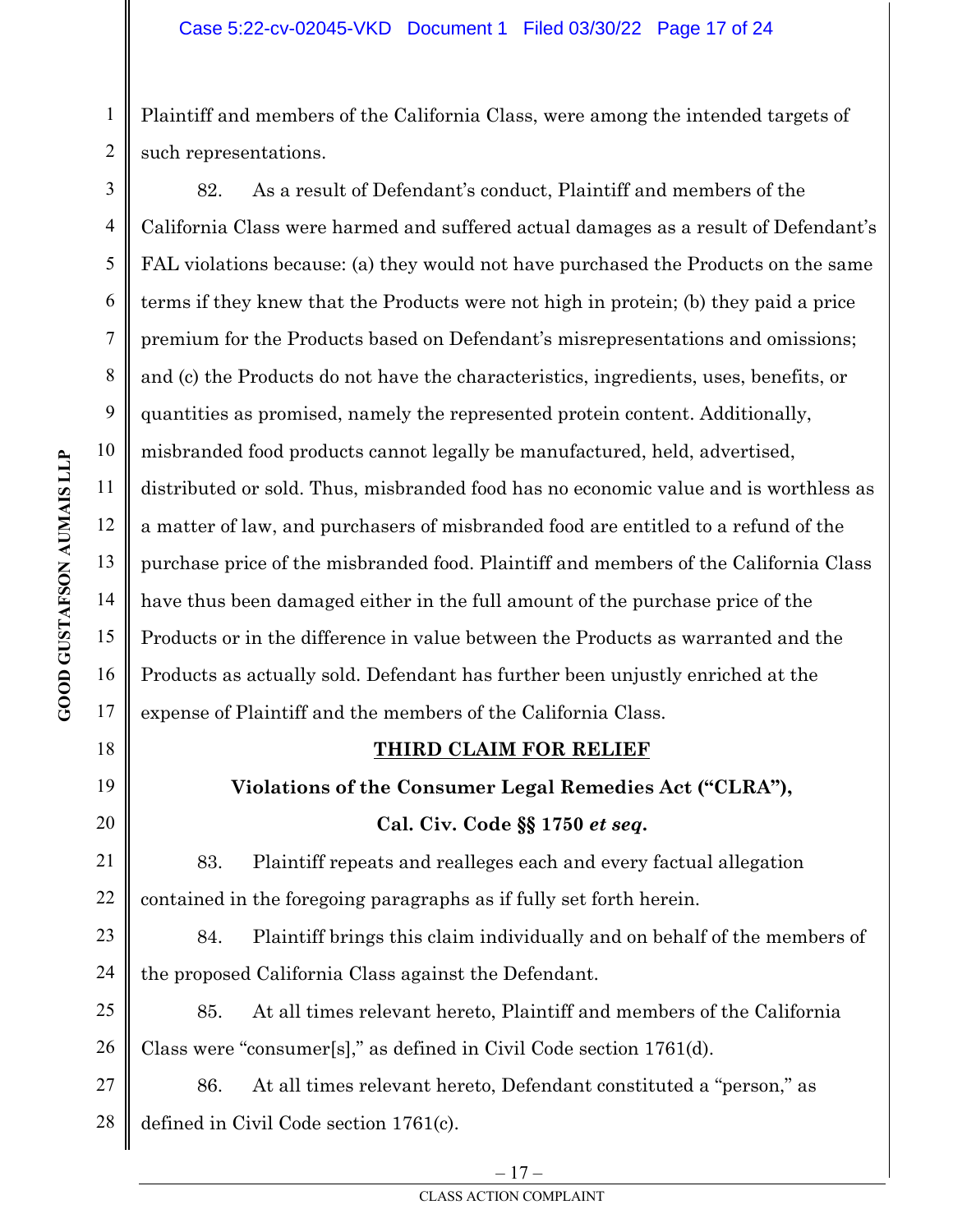2 3 87. At all times relevant hereto, the Products manufactured, marketed, advertised, and sold by Defendant constituted "goods," as defined in Civil Code section 1761(a).

88. The purchases of the Products by Plaintiff and members of the California Class are "transactions" within the meaning of Civil Code section 1761(e).

89. Defendant disseminated, or caused to be disseminated, through its packaging, labeling, marketing and advertising misrepresentations that the Products were and are high in protein.

9 10 90. Defendant's representations violate the CLRA in at least the following respects:

- a. In violation of Civil Code § 1770(a)(5), Defendant represented that the Products have characteristics, ingredients, uses, benefits, and quantities which they do not have;
- b. In violation of Civil Code § 1770(a)(7), Defendant represented that the Products are of a particular standard, quality, or grade, which they are not; and

c. In violation of Civil Code § 1770(a)(9), Defendant advertised the Products with an intent not to sell the products as advertised.

20 21 22 23 24 25 26 27 28 91. Pursuant to the provisions of Cal. Civ. Code § 1782(a), Plaintiff provided notice to Defendant of its alleged violations of the CLRA, demanding that Defendant correct such violations, and providing it with the opportunity to correct its business practices. Notice was sent via certified mail, return receipt requested on March 22, 2022. As of the date of filing this complaint, Defendant has not responded. Accordingly, if after 30 days no satisfactory response to resolve this litigation on a class-wide basis has been received, Plaintiff will seek leave to amend this request to seek restitution and actual damages as provided by the CLRA.

1

4

5

6

7

8

11

 $\overline{\phantom{a}}$ 

12

13

14

15

16

17

18

19

 $-18-$ CLASS ACTION COMPLAINT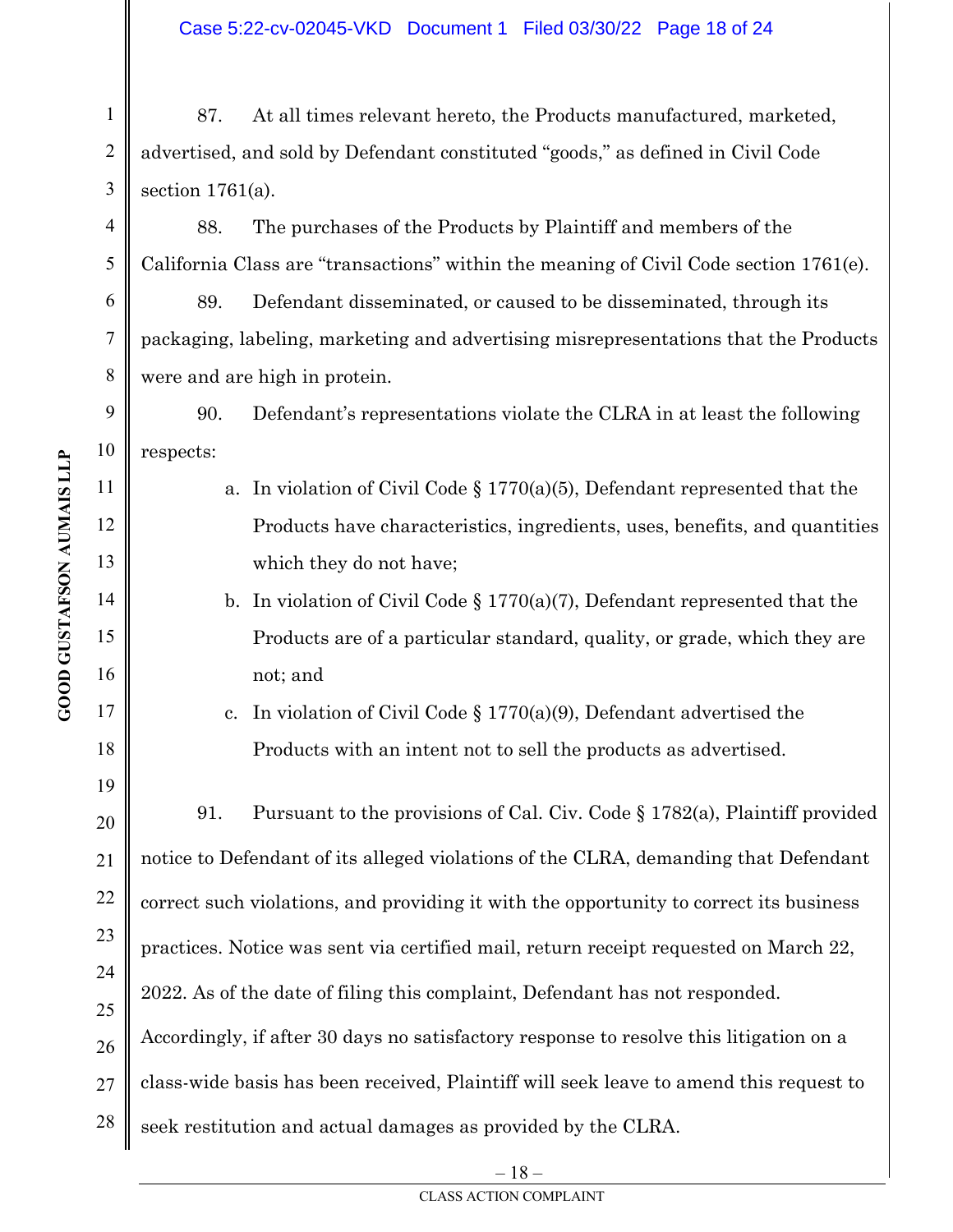92. Pursuant to California Civil Code § 1780, Plaintiff seeks injunctive relief, reasonable attorneys' fees and costs, and any other relief that the Court deems proper.

93. Defendant knew or should have known that its Products did not contain the claimed characteristics because Defendant manufactured, marketed and sold its Products without those characteristics that it claimed. Defendant knew or should have known that its representations about its products as described herein violated consumer protection laws, and that these statements would be relied upon by Plaintiff and members of the California Class.

94. Defendant's actions as described herein were done with conscious disregard of Plaintiff's and California Class Members' rights and was wanton and malicious.

95. Defendant's wrongful business practices constituted, and constitute, a continuing course of conduct in violation of the CLRA since Defendant is still representing that its Products have characteristics which they do not have.

96. Pursuant to § 1780(d) of the CLRA, attached as Exhibit A is an affidavit showing that this action was commenced in a proper forum.

### **FOURTH CLAIM FOR RELIEF**

### **Breach of Express Warranties**

97. Plaintiff repeats and realleges each and every factual allegation contained in the foregoing paragraphs as if fully set forth herein.

98. Plaintiff brings this claim individually and on behalf of the members of the proposed Classes against the Defendant.

99. As discussed above, Defendant promised and expressly warranted that the Products contained an excellent source of protein.

100. Plaintiff and Class Members relied on these representations when purchasing Products.

1

2

3

4

5

6

7

8

9

10

11

 $\overline{\phantom{a}}$ 

12

13

14

15

16

17

18

19

20

21

22

23

24

25

26

27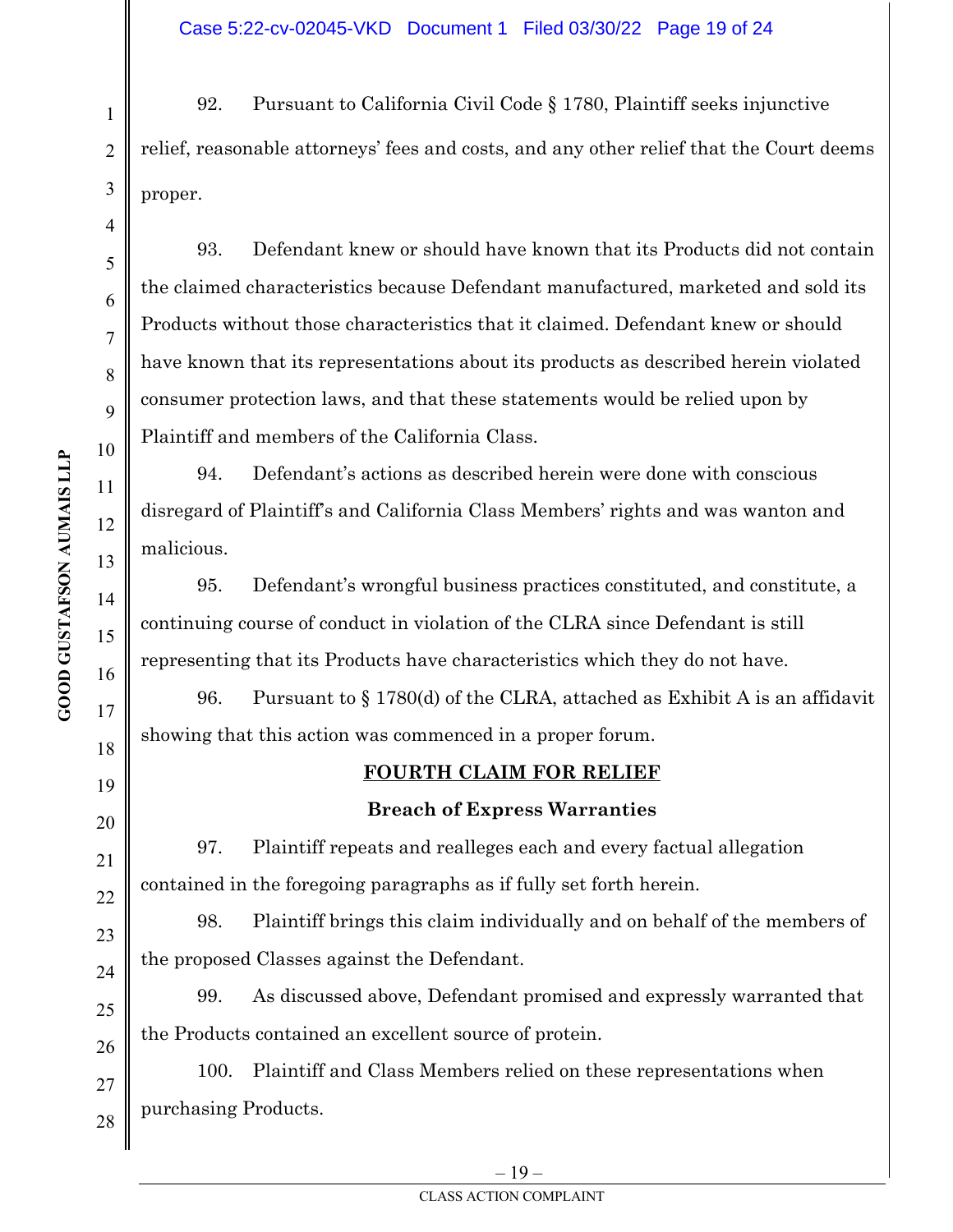101. These promises and affirmations of fact constitute express warranties that became part of the basis of the bargain between Plaintiff, Class Members, and the Defendant.

102. All conditions precedent to Defendant's liability under the contract, including notice, have been performed by Plaintiff and the Class Members.

103. Defendant has breached the terms of its express warranties by failing to provide the Products as warranted.

104. As a result of Defendant's breach of its warranties, Plaintiff and others similarly situated have been damaged in the amount of the purchase price of the Products.

### **FIFTH CLAIM FOR RELIEF**

### **Unjust Enrichment**

105. Plaintiff repeats and realleges each and every allegation contained in the foregoing paragraphs as if fully set forth herein.

106. Plaintiff brings this claim individually and on behalf of the members of the proposed Classes against the Defendant.

107. At all times relevant hereto, Defendant deceptively marketed, advertised, and sold merchandise to Plaintiff and the Classes.

108. Plaintiff and members of the Classes conferred upon Defendant nongratuitous payments for the Products that they would not have if not for Defendant's deceptive advertising and marketing. Defendant accepted or retained the nongratuitous benefits conferred by Plaintiff and members of the Classes, with full knowledge and awareness that, as a result of Defendant's deception, Plaintiff and members of the Classes were not receiving a product of the quality, nature, fitness, or

1

2

3

4

5

6

7

8

9

10

11

 $\overline{\phantom{a}}$ 

12

13

14

15

16

17

18

19

20

21

22

23

24

25

26

27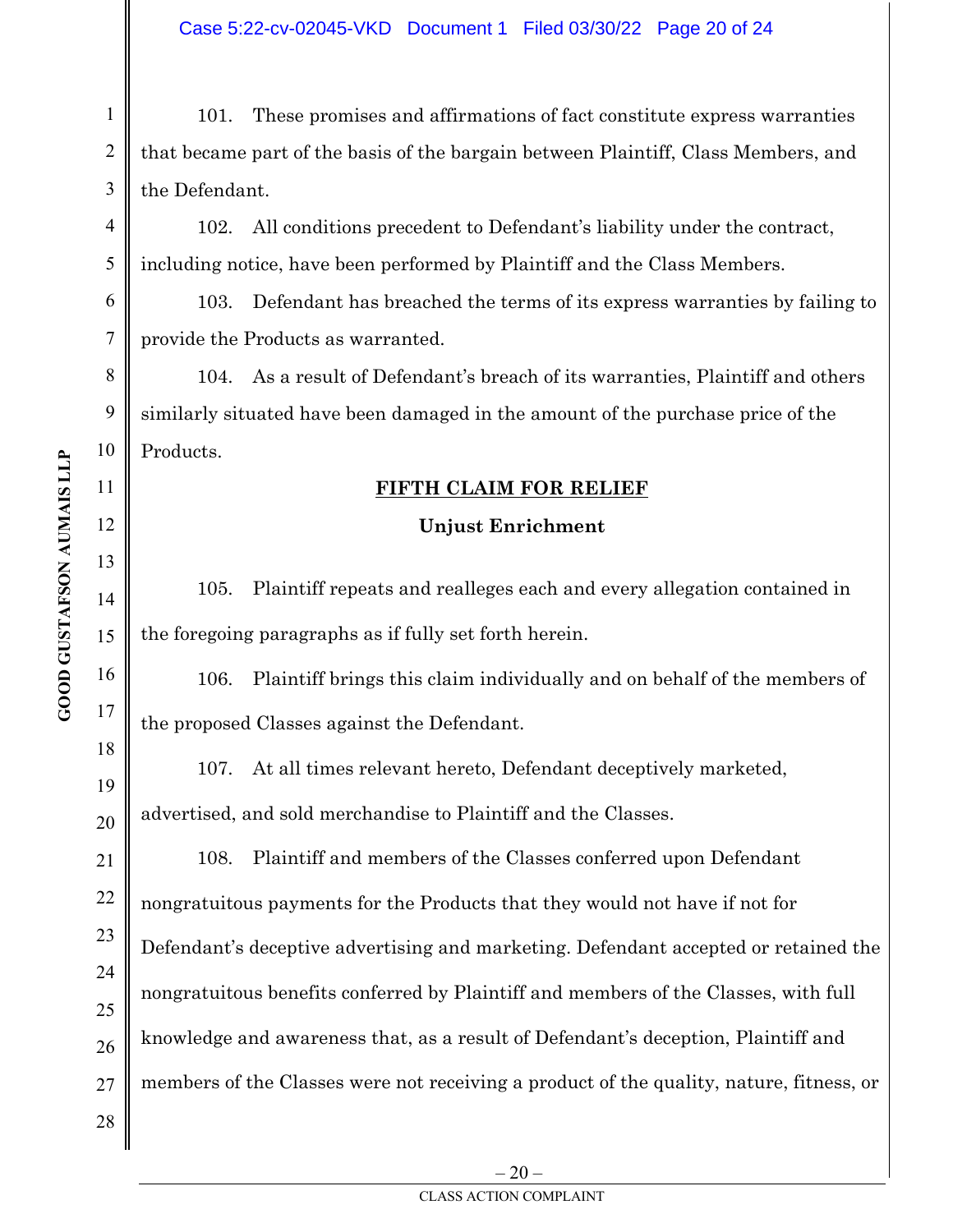value that had been represented by Defendant and reasonable consumers would have expected.

109. Defendant has been unjustly enriched in retaining the revenues derived from Plaintiff's and Class Members' purchases of the Products. Retention of those monies under these circumstances is unjust and inequitable because of Defendant's misrepresentations about the Products, which caused injuries to Plaintiff and Class Members because they would not have purchased the Products if the true facts had been known.

 $\overline{\phantom{a}}$ 110. Because Defendant's retention of the non-gratuitous benefits conferred on it by Plaintiff and members of the Classes is unjust and inequitable, Defendant must pay restitution to Plaintiff and members of the Classes for its unjust enrichment, as ordered by the Court.

### **RELIEF DEMANDED**

111. WHEREFORE, Plaintiff, individually and on behalf of all others similarly situated, seeks judgment against Defendant, as follows:

- a. For an order certifying the Class under Rule 23 of the Federal Rules of Civil Procedure and naming Plaintiff as representative of the Classes and Plaintiff's attorneys as Class Counsel to represent the members of the Classes;
- b. For an order declaring the Defendant's conduct violates the statutes and laws referenced herein;
- c. For an order awarding, as appropriate, compensatory and monetary damages, restitution or disgorgement to Plaintiff and the Classes for all causes of action;
- d. For an order requiring Defendant to immediately cease and desist from selling their misbranded Products in violation of law; enjoining

 $-21-$ 

1

2

3

4

5

6

7

8

9

10

11

12

13

14

15

16

17

18

19

20

21

22

23

24

25

26

27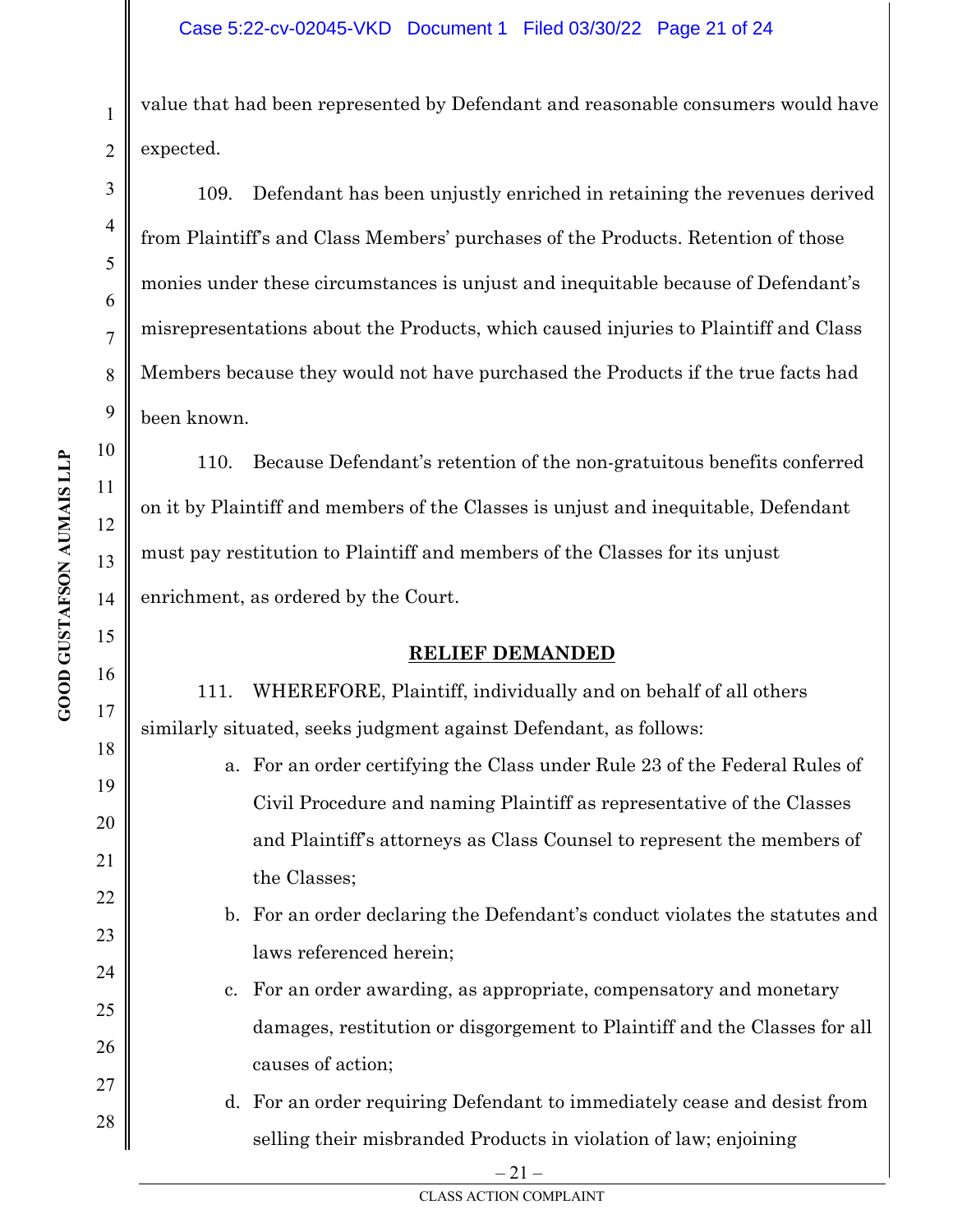|                | Case 5:22-cv-02045-VKD Document 1 Filed 03/30/22 Page 22 of 24                   |  |  |
|----------------|----------------------------------------------------------------------------------|--|--|
| 1              | Defendant from continuing to label, market, advertise, distribute, and           |  |  |
| $\overline{2}$ | sell the Products in the unlawful manner described herein; and ordering          |  |  |
| 3              | Defendant to engage in corrective action;                                        |  |  |
| 4              | e. For prejudgment and post judgment interest on all amounts awarded;            |  |  |
| 5              | f.<br>For an order awarding punitive damages; and                                |  |  |
| 6              | g. For an order awarding attorneys' fees and expenses and costs of suit.         |  |  |
| 7              | <b>JURY DEMAND</b>                                                               |  |  |
| 8              | Plaintiff demands a trial by jury on all causes of action and issues so triable. |  |  |
| 9              |                                                                                  |  |  |
| 10             | Dated: March 30, 2022<br>Respectfully submitted,                                 |  |  |
| 11             |                                                                                  |  |  |
| 12             | By: /s/ Christopher T. Aumais                                                    |  |  |
| 13             | Christopher T. Aumais (SBN 220802)<br><b>Good Gustafson Aumais LLP</b>           |  |  |
| 14             | 2330 Westwood Blvd., No. 103<br>Los Angeles, California 90064                    |  |  |
| 15             | Telephone: (310) 274-4663<br>cta@ggallp.com                                      |  |  |
| 16             |                                                                                  |  |  |
| 17             | By: /s/ Steffan T. Keeton<br>Steffan T. Keeton*                                  |  |  |
| 18             | THE KEETON FIRM LLC<br>100 S Commons, Suite 102                                  |  |  |
| 19             | Pittsburgh, PA 15212<br>Telephone: (888) 412-5291<br>stkeeton@keetonfirm.com     |  |  |
| 20             | <i>r o hac vice</i> to be sought                                                 |  |  |
| 21             | Counsel for Plaintiff and the Class                                              |  |  |
| 22             |                                                                                  |  |  |
| 23             |                                                                                  |  |  |
| 24             |                                                                                  |  |  |
| 25             |                                                                                  |  |  |
| 26             |                                                                                  |  |  |
| 27             |                                                                                  |  |  |
| 28             |                                                                                  |  |  |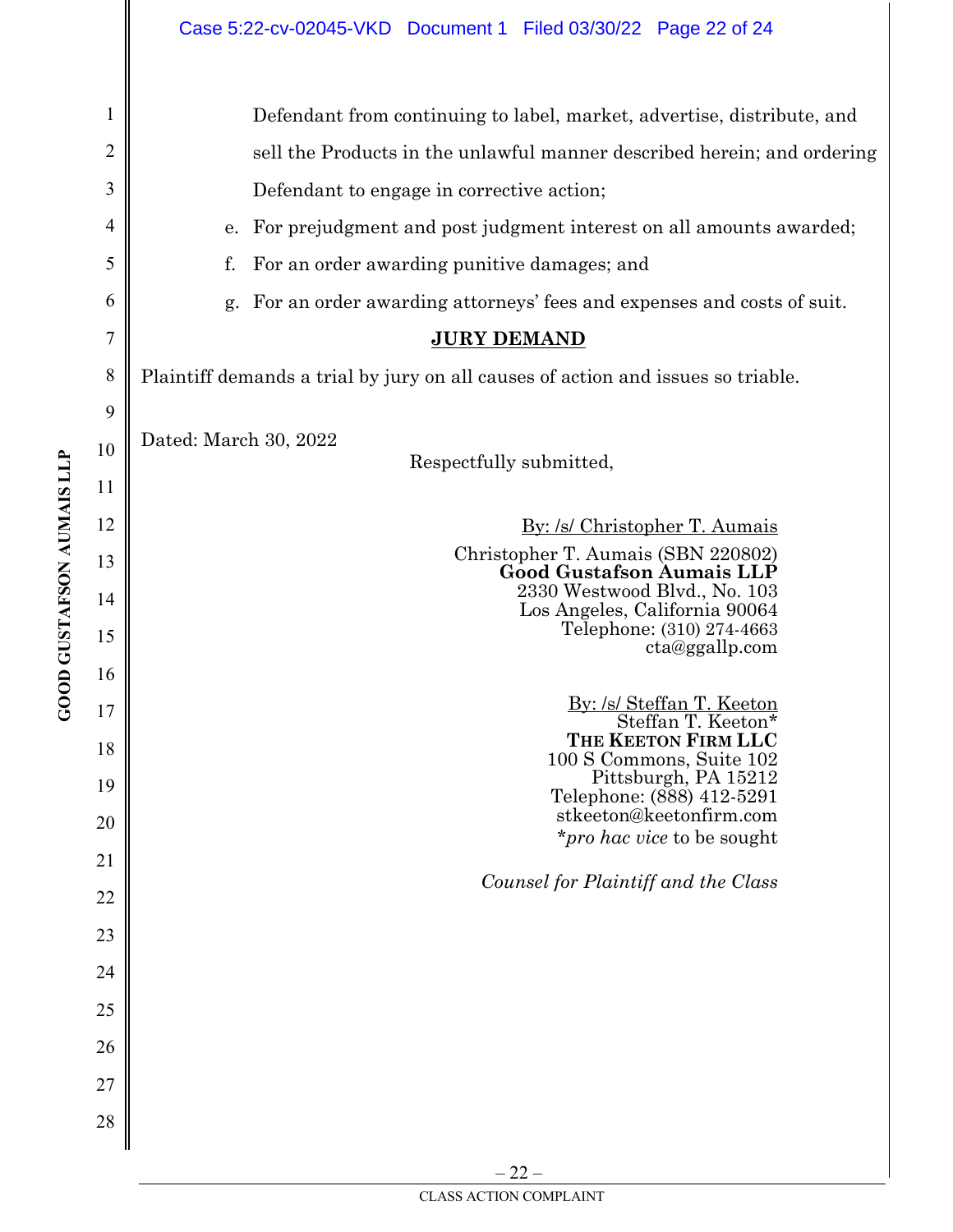Case 5:22-cv-02045-VKD Document 1 Filed 03/30/22 Page 23 of 24

# **Exhibit A**